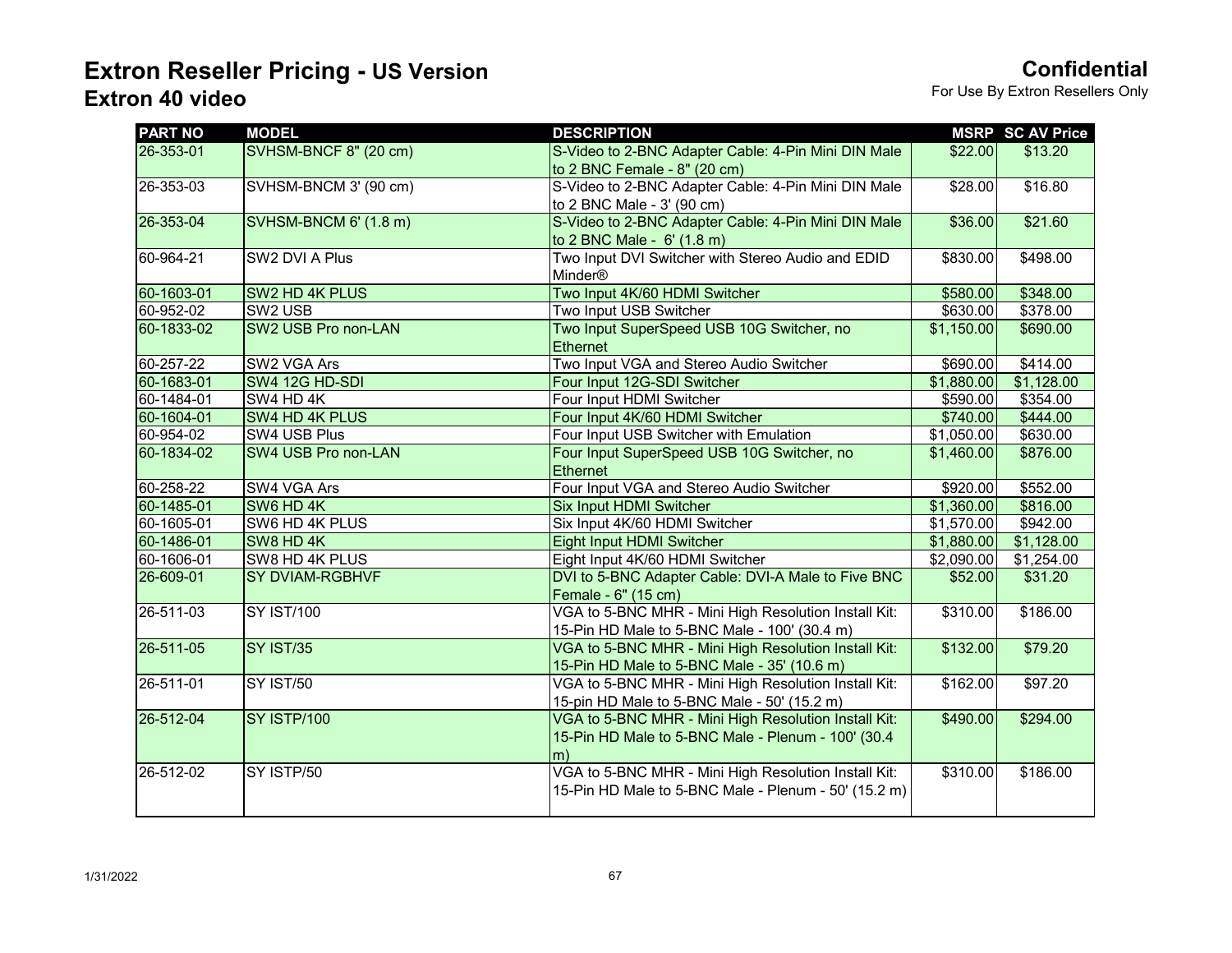| <b>PART NO</b> | <b>MODEL</b>                         | <b>DESCRIPTION</b>                                                                                                        |          | <b>MSRP SC AV Price</b> |
|----------------|--------------------------------------|---------------------------------------------------------------------------------------------------------------------------|----------|-------------------------|
| 26-512-03      | SY ISTP/75                           | VGA to 5-BNC MHR - Mini High Resolution Install Kit:<br>15-Pin HD Male to 5-BNC Male - Plenum - 75' (22.8 m)              | \$420.00 | \$252.00                |
| 26-604-01      | SY VGAF-RGBHVF (Install)             | VGA to 5-BNC Low-Profile Install Adapter: 15-pin HD<br>Female to Five BNC Female - 8" to 12" (20 cm to 30<br>cm) pigtails | \$42.00  | \$25.20                 |
| 26-604-02      | <b>SY VGAF-RGBHVF (Install)</b>      | VGA to 5-BNC Low-Profile Install Adapter: 15-pin HD<br>Female to Five BNC Female - 18" (46 cm) pigtail                    | \$58.00  | \$34.80                 |
| 26-493-01      | SY VGAM-RGBHVF (Pigtail) (2'/ 60 cm) | VGA to 5-BNC Adapter Cable, SY VGA: 15-pin HD<br>Male Molded to 5-BNC Female - 2' (60 cm)                                 | \$60.00  | \$36.00                 |
| 26-532-01      | SYF BNCF/0.5                         | VGA to 5-BNC MHR - Mini High Resolution Cable: 15-<br>pin HD Female to 5-BNC Female - 6" (15 cm)                          | \$36.00  | \$21.60                 |
| 26-532-12      | SYF BNCF/3                           | VGA to 5-BNC MHR - Mini High Resolution Cable: 15-<br>pin HD Female to 5-BNC Female - 3' (90 cm)                          | \$40.00  | \$24.00                 |
| 26-534-01      | SYF BNCM/0.5                         | VGA to 5-BNC MHR - Mini High Resolution Cable: 15-<br>pin HD Female to 5-BNC Male - 6" (15 cm)                            | \$40.00  | \$24.00                 |
| 26-534-11      | SYF BNCM/1.5                         | VGA to 5-BNC MHR - Mini High Resolution Cable: 15-<br>pin HD Female to 5-BNC Male - 12" (30 cm)                           | \$42.00  | \$25.20                 |
| 26-531-01      | SYM BNCF/0.5                         | VGA to 5-BNC MHR - Mini High Resolution Cable: 15-<br>pin HD Male to 5-BNC Female - 6" (15 cm)                            | \$40.00  | \$24.00                 |
| 26-531-11      | SYM BNCF/1                           | VGA to 5-BNC MHR - Mini High Resolution Cable: 15-<br>pin HD Male to 5-BNC Female - 12" (30 cm)                           | \$50.00  | \$30.00                 |
| 26-533-01      | SYM BNCM/0.5                         | VGA to 5-BNC MHR - Mini High Resolution Cable: 15-<br>pin HD Male to 5-BNC Male - 6" (15 cm)                              | \$40.00  | \$24.00                 |
| 26-533-11      | SYM BNCM/1                           | VGA to 5-BNC MHR - Mini High Resolution Cable: 15-<br>pin HD Male to 5-BNC Male - 1' (30 cm)                              | \$42.00  | $\overline{$}25.20$     |
| 26-533-03      | SYM BNCM/12                          | VGA to 5-BNC MHR - Mini High Resolution Cable: 15-<br>pin HD Male to 5-BNC Male - 12' (3.6 m)                             | \$66.00  | \$39.60                 |
| 26-533-04      | SYM BNCM/25                          | VGA to 5-BNC MHR - Mini High Resolution Cable: 15-<br>pin HD Male to 5-BNC Male - 25' (7.6 m)                             | \$90.00  | \$54.00                 |
| 26-533-12      | <b>SYM BNCM/3</b>                    | VGA to 5-BNC MHR - Mini High Resolution Cable: 15-<br>pin HD Male to 5-BNC Male - 3' (90 cm)                              | \$44.00  | \$26.40                 |
| 26-533-05      | SYM BNCM/50                          | VGA to 5-BNC MHR - Mini High Resolution Cable: 15-<br>pin HD Male to 5-BNC Male - 50' (15.2 m)                            | \$162.00 | \$97.20                 |
| 26-533-02      | <b>SYM BNCM/6</b>                    | VGA to 5-BNC MHR - Mini High Resolution Cable: 15-<br>pin HD Male to 5-BNC Male - 6' (1.8 m)                              | \$50.00  | \$30.00                 |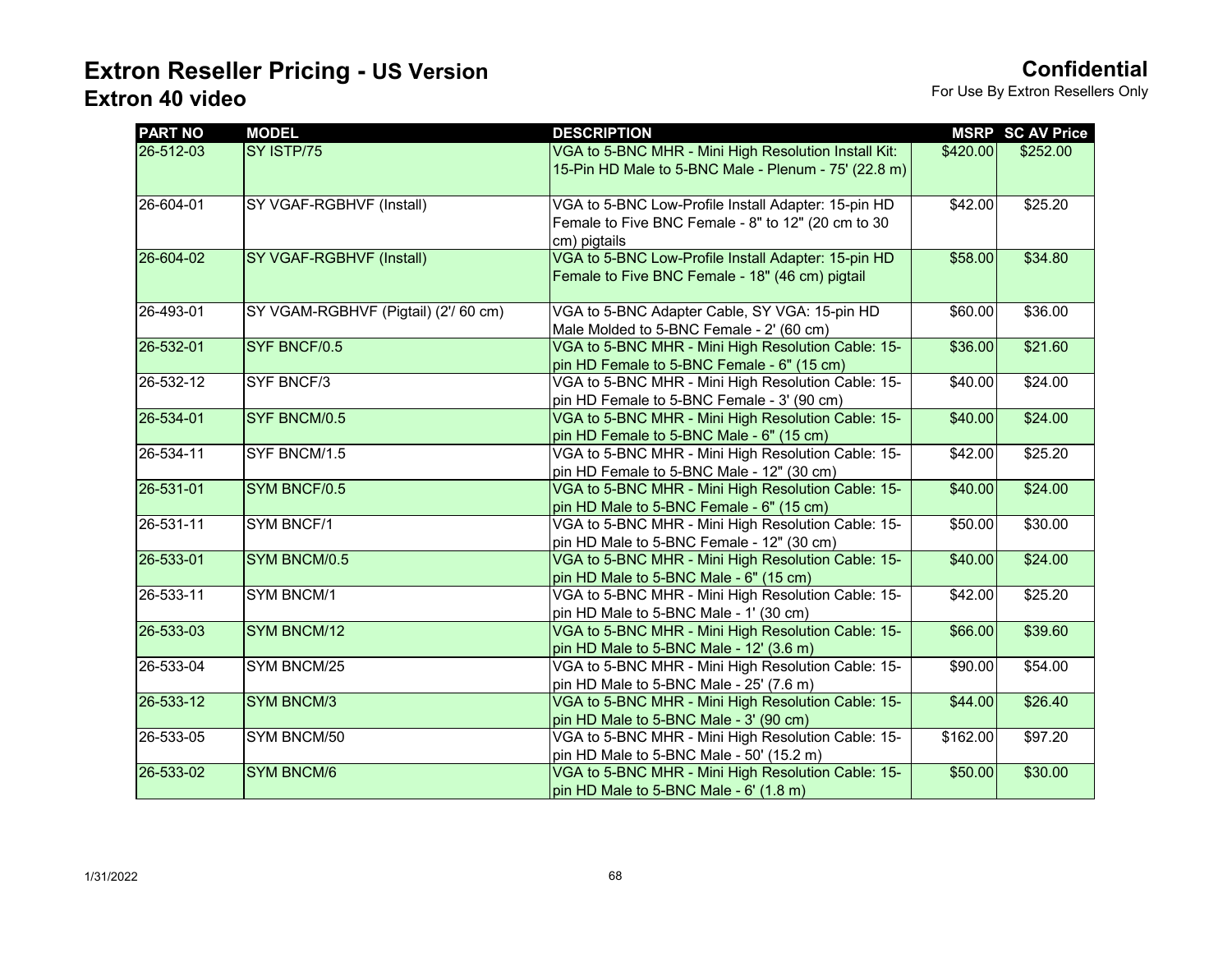| <b>PART NO</b> | <b>MODEL</b>                               | <b>DESCRIPTION</b>                                     |            | <b>MSRP SC AV Price</b> |
|----------------|--------------------------------------------|--------------------------------------------------------|------------|-------------------------|
| 26-533-06      | SYM BNCM/75                                | VGA to 5-BNC MHR - Mini High Resolution Cable: 15-     | \$210.00   | \$126.00                |
|                |                                            | pin HD Male to 5-BNC Male - 75' (22.8 m)               |            |                         |
| 42-304-01      | TeamWork 400                               | 100-240 VAC, with US power connections                 | \$3,770.00 | \$2,262.00              |
| 42-272-01      | TeamWork Connect 300                       | Three Input Kit for TeamWork                           | \$2,090.00 | \$1,254.00              |
| 70-091-22      | <b>Three BNC Female to Female Barrels</b>  | Single Space AAP - White: Three BNC Female to          | \$52.00    | \$31.20                 |
|                |                                            | <b>Female Barrels</b>                                  |            |                         |
| 70-094-12      | Three RCA Female to BNC Female Adapters    | Single Space AAP - Black: Three RCA Female to BNC      | \$64.00    | \$38.40                 |
|                |                                            | <b>Female Adapters</b>                                 |            |                         |
| 70-094-72      | Three RCA Female to BNC Female Adapters    | Single Space AAP - Black: Three RCA Female to BNC      | \$84.00    | \$50.40                 |
|                |                                            | Female Adapters, Standard Silkscreen: "Video",         |            |                         |
|                |                                            | "Audio", "L", "R"                                      |            |                         |
| 70-093-12      | Three RCA Female to Female Barrels         | Single Space AAP - Black: Three RCA Female to          | \$64.00    | \$38.40                 |
|                |                                            | <b>Female Barrels</b>                                  |            |                         |
| 70-093-22      | Three RCA Female to Female Barrels         | Single Space AAP - White: Three RCA Female to          | \$64.00    | \$38.40                 |
|                |                                            | <b>Female Barrels</b>                                  |            |                         |
| 70-093-72      | Three RCA Female to Female Barrels         | Single Space AAP - Black: Three RCA Female to          | \$84.00    | \$50.40                 |
|                |                                            | Female Barrels, Standard Silkscreen: "Video", "Audio", |            |                         |
|                |                                            | "L", "R"                                               |            |                         |
| 70-093-82      | Three RCA Female to Female Barrels         | Single Space AAP - White: Three RCA Female to          | \$84.00    | \$50.40                 |
|                |                                            | Female Barrels, Standard Silkscreen: "Video", "Audio", |            |                         |
|                |                                            | "L", "R"                                               |            |                         |
| 70-289-13      | Three RCA Female to Female Barrels White / | Double Space MAAP - Black: Three RCA Female to         | \$64.00    | \$38.40                 |
|                | Red / Yellow                               | Female Barrels White / Red / Yellow                    |            |                         |
| 70-289-14      | Three RCA Female to Female Barrels White / | Double Space MAAP - Black: Three RCA Female to         | \$84.00    | \$50.40                 |
|                | Red / Yellow                               | Female Barrels White / Red / Yellow, Standard          |            |                         |
|                |                                            | Silkscreen: "Left", "Right", "Video"                   |            |                         |
| 70-289-23      | Three RCA Female to Female Barrels White / | Double Space MAAP - White: Three RCA Female to         | \$64.00    | \$38.40                 |
|                | Red / Yellow                               | Female Barrels White / Red / Yellow                    |            |                         |
| 70-289-24      | Three RCA Female to Female Barrels White / | Double Space MAAP - White: Three RCA Female to         | \$84.00    | \$50.40                 |
|                | Red / Yellow                               | Female Barrels White / Red / Yellow, Standard          |            |                         |
|                |                                            | Silkscreen: "Left", "Right", "Video"                   |            |                         |
| 70-092-22      | Three RCA Female to Solder Cup             | Single Space AAP - White: Three RCA Female to          | \$52.00    | \$31.20                 |
|                |                                            | Solder Cup                                             |            |                         |
| 70-1254-22     | TLA2                                       | Retrofit Kits for TLP Pro 725M and TLP Pro 1025M -     | \$240.00   | \$144.00                |
|                |                                            | <b>Black</b>                                           |            |                         |
| 70-1254-23     | TLA <sub>2</sub>                           | Retrofit Kits for TLP Pro 725M and TLP Pro 1025M -     | \$240.00   | \$144.00                |
|                |                                            | White                                                  |            |                         |
| 70-1254-32     | TLA <sub>3</sub>                           | Retrofit Kits for TLP Pro 1025M - Black                | \$260.00   | \$156.00                |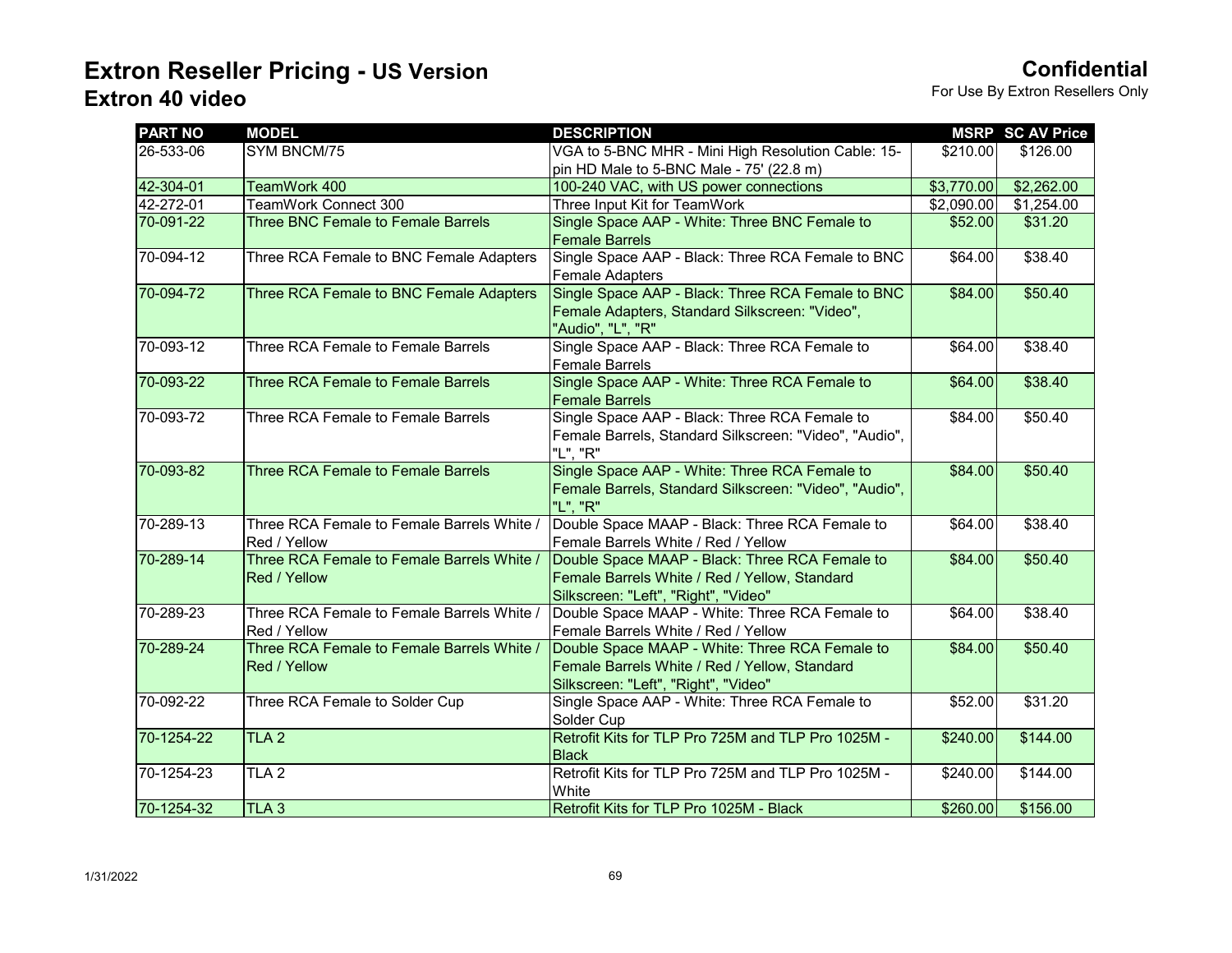| <b>PART NO</b> | <b>MODEL</b>                               | <b>DESCRIPTION</b>                                                                            |            | <b>MSRP SC AV Price</b> |
|----------------|--------------------------------------------|-----------------------------------------------------------------------------------------------|------------|-------------------------|
| 70-1254-33     | TLA <sub>3</sub>                           | Retrofit Kits for TLP Pro 1025M - White                                                       | \$260.00   | \$156.00                |
| 60-1669-101    | <b>TLSI 201</b>                            | Interactive Wayfinding Interface                                                              | \$6,290.00 | \$3,774.00              |
| 70-1031-12     | <b>TMK 110 D</b>                           | Table Mount for One Decorator-Style Module                                                    | \$42.00    | \$25.20                 |
| 70-1031-01     | <b>TMK 120 AAP</b>                         | Table Mount Kit for Two AAP™AV Connectivity                                                   | \$74.00    | \$44.40                 |
|                |                                            | <b>Modules</b>                                                                                |            |                         |
| 70-1031-05     | <b>TMK 120 R</b>                           | Table Mount Kit for Two Retractor Modules                                                     | \$158.00   | \$94.80                 |
| 70-1031-03     | <b>TMK 130 AAP</b>                         | Table Mount Kit for Three AAP™AV Connectivity                                                 | \$84.00    | \$50.40                 |
|                |                                            | <b>Modules</b>                                                                                |            |                         |
| 70-693-01      | TouchLink Cable Cubby AAP Brackets         | One Space AAP Mounting Brackets for Cable Cubby®                                              | \$52.00    | \$31.20                 |
|                |                                            | TouchLink® Touchpanels                                                                        |            |                         |
| 26-642-06      | TRSM-RCAM 6                                | Stereo Audio Adapter Cable: 3.5 mm Stereo Mini Male                                           | \$16.00    | \$9.60                  |
|                |                                            | to Two RCA Male - 6' (1.8 m)                                                                  |            |                         |
| 70-1293-10     | TSP <sub>1</sub>                           | Screen Protector for 5" TouchLink Pro touchpanels                                             | \$64.00    | \$38.40                 |
| 70-1293-20     | TSP <sub>2</sub>                           | Screen Protector for 7" TouchLink Pro touchpanels                                             | \$74.00    | \$44.40                 |
| 70-1293-30     | TSP <sub>3</sub>                           | Screen Protector for 10" TouchLink Pro touchpanels                                            | \$84.00    | \$50.40                 |
|                |                                            |                                                                                               |            |                         |
| 70-097-11      |                                            | Two 1/4" Female Stereo Phone to Solder Tabs Single Space AAP - Black: Two 1/4" Female Stereo  | \$64.00    | \$38.40                 |
|                |                                            | <b>Phone to Solder Tabs</b>                                                                   |            |                         |
| 70-295-13      |                                            | Two 1/4" Female Stereo Phone to Solder Tabs Single Space MAAP - Black: Two 1/4" Female Stereo | \$52.00    | \$31.20                 |
|                |                                            | Phone to Solder Tabs                                                                          |            |                         |
| 70-293-15      | Two 3.5 mm Stereo Mini Jack to Captive     | Single Space MAAP - Black: Two 3.5 mm Stereo Mini                                             | \$64.00    | \$38.40                 |
|                | <b>Screw Terminal</b>                      | Jack to Captive Screw Terminal                                                                |            |                         |
| 70-331-11      | Two 3.5 mm Stereo Mini Jack to Captive     | Single Space AAP - Black: Two 3.5 mm Stereo Mini                                              | \$74.00    | \$44.40                 |
|                | <b>Screw Terminal</b>                      | Jack to Captive Screw Terminal                                                                |            |                         |
| 70-331-21      | Two 3.5 mm Stereo Mini Jack to Captive     | Single Space AAP - White: Two 3.5 mm Stereo Mini                                              | \$74.00    | \$44.40                 |
|                | <b>Screw Terminal</b>                      | Jack to Captive Screw Terminal                                                                |            |                         |
| 70-098-11      | Two 3.5 mm Stereo Mini Jack to Solder Tabs | Single Space AAP - Black: Two 3.5 mm Stereo Mini                                              | \$64.00    | \$38.40                 |
|                |                                            | Jack to Solder Tabs                                                                           |            |                         |
| 70-293-14      | Two 3.5 mm Stereo Mini Jack to Solder Tabs | Single Space MAAP - Black: Two 3.5 mm Stereo Mini                                             | \$52.00    | \$31.20                 |
|                |                                            | Jack to Solder Tabs                                                                           |            |                         |
| 70-091-11      | Two BNC Female to Female Barrels           | Single Space AAP - Black: Two BNC Female to                                                   | \$42.00    | \$25.20                 |
|                |                                            | Female Barrels                                                                                |            |                         |
| 70-091-21      | Two BNC Female to Female Barrels           | Single Space AAP - White: Two BNC Female to                                                   | \$42.00    | \$25.20                 |
|                |                                            | <b>Female Barrels</b>                                                                         |            |                         |
| 70-286-13      | Two BNC Female to Female Barrels           | Single Space MAAP - Black: Two BNC Female to                                                  | \$52.00    | \$31.20                 |
|                |                                            | <b>Female Barrels</b>                                                                         |            |                         |
| 70-286-23      | Two BNC Female to Female Barrels           | Single Space MAAP - White: Two BNC Female to                                                  | \$52.00    | \$31.20                 |
|                |                                            | <b>Female Barrels</b>                                                                         |            |                         |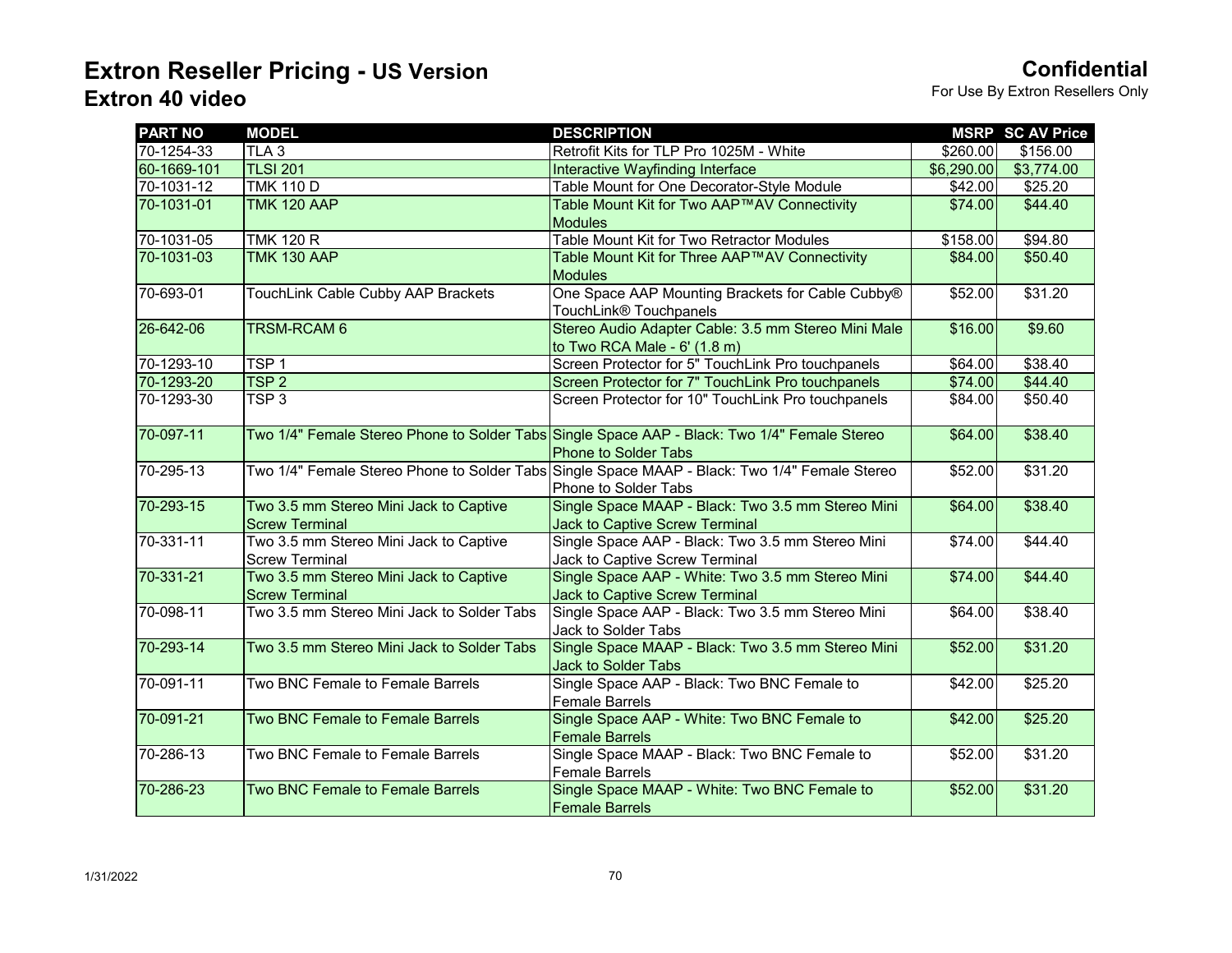| <b>PART NO</b> | <b>MODEL</b>                                                                                         | <b>DESCRIPTION</b>                                                                                                                |          | <b>MSRP SC AV Price</b> |
|----------------|------------------------------------------------------------------------------------------------------|-----------------------------------------------------------------------------------------------------------------------------------|----------|-------------------------|
| 70-613-02      | Two Contact Closure Switch - Momentary,<br>Single Pole, Double Throw with LED - to<br>Solder Tabs    | Single Space AAP - Black: Two Contact Closure<br>Switch - Momentary, Single Pole, Double Throw with<br>LED - to Solder Tabs       | \$84.00  | \$50.40                 |
| 70-096-11      | Two F Connector Female to Female Barrels                                                             | Single Space AAP - Black: Two F Connector Female to<br><b>Female Barrels</b>                                                      | \$38.00  | \$22.80                 |
| 70-096-21      | Two F Connector Female to Female Barrels                                                             | Single Space AAP - White: Two F Connector Female<br>to Female Barrels                                                             | \$38.00  | \$22.80                 |
| 70-466-11      | Two Fiber Duplex LC Female to Female<br><b>Barrels</b>                                               | Double Space AAP - Black: Two Fiber Duplex LC<br><b>Female to Female Barrels</b>                                                  | \$84.00  | \$50.40                 |
| 70-464-11      | Two Fiber SC Female to Female Barrels                                                                | Double Space AAP - Black: Two Fiber SC Female to<br>Female Barrels                                                                | \$94.00  | \$56.40                 |
| 70-1219-02     | Two HDMI Female to Female on 10" Pigtails                                                            | Single Space AAP - Black: Two HDMI Female to<br>Female on 10" Pigtails                                                            | \$126.00 | \$75.60                 |
| 70-1219-03     | Two HDMI Female to Female on 10" Pigtails                                                            | Single Space AAP - White: Two HDMI Female to<br>Female on 10" Pigtails                                                            | \$126.00 | \$75.60                 |
| 70-297-13      | Two Mini XLR 3-pin Male to Solder Cups -<br>Switchcraft                                              | Single Space MAAP - Black: Two Mini XLR 3-pin Male<br>to Solder Cups - Switchcraft                                                | \$76.00  | \$45.60                 |
| 70-428-11      | Two Mini XLR 3-pin Male to Solder Cups -<br>Switchcraft                                              | Single Space AAP - Black: Two Mini XLR 3-pin Male to<br>Solder Cups - Switchcraft                                                 | \$74.00  | \$44.40                 |
| 70-449-12      | Two Neutrik Speakon Male to Solder Tabs - 4<br>Pole                                                  | Double Space AAP - Black: Two Neutrik Speakon Male<br>to Solder Tabs - 4 Pole                                                     | \$74.00  | \$44.40                 |
| 70-094-71      | Two RCA Female to BNC Female Adapters                                                                | Single Space AAP - Black: Two RCA Female to BNC<br>Female Adapters, Standard Silkscreen: "Audio", "L",<br>"R"                     | \$74.00  | \$44.40                 |
| 70-093-71      | Two RCA Female to Female Barrels                                                                     | Single Space AAP - Black: Two RCA Female to<br>Female Barrels, Standard Silkscreen: "Audio", "L", "R"                             | \$64.00  | \$38.40                 |
| 70-289-12      | Two RCA Female to Female Barrels - Red /<br>White                                                    | Single Space MAAP - Black: Two RCA Female to<br>Female Barrels - Red / White                                                      | \$42.00  | \$25.20                 |
| 70-289-22      | Two RCA Female to Female Barrels - Red /<br>White                                                    | Single Space MAAP - White: Two RCA Female to<br>Female Barrels - Red / White                                                      | \$42.00  | \$25.20                 |
| 70-092-11      | Two RCA Female to Solder Cups                                                                        | Single Space AAP - Black: Two RCA Female to Solder<br>Cups                                                                        | \$42.00  | \$25.20                 |
| 70-092-71      | Two RCA Female to Solder Cups                                                                        | Single Space AAP - Black: Two RCA Female to Solder<br>Cups, Standard Silkscreen: "Audio", "L", "R"                                | \$64.00  | \$38.40                 |
| 70-300-11      | Two RCA Female to Solder Cups - Audio, Red<br>White; One RCA Female to Solder Cup -<br>Video, Yellow | Single Space MAAP - Black: Two RCA Female to<br>Solder Cups - Audio, Red / White; One RCA Female to<br>Solder Cup - Video, Yellow | \$52.00  | \$31.20                 |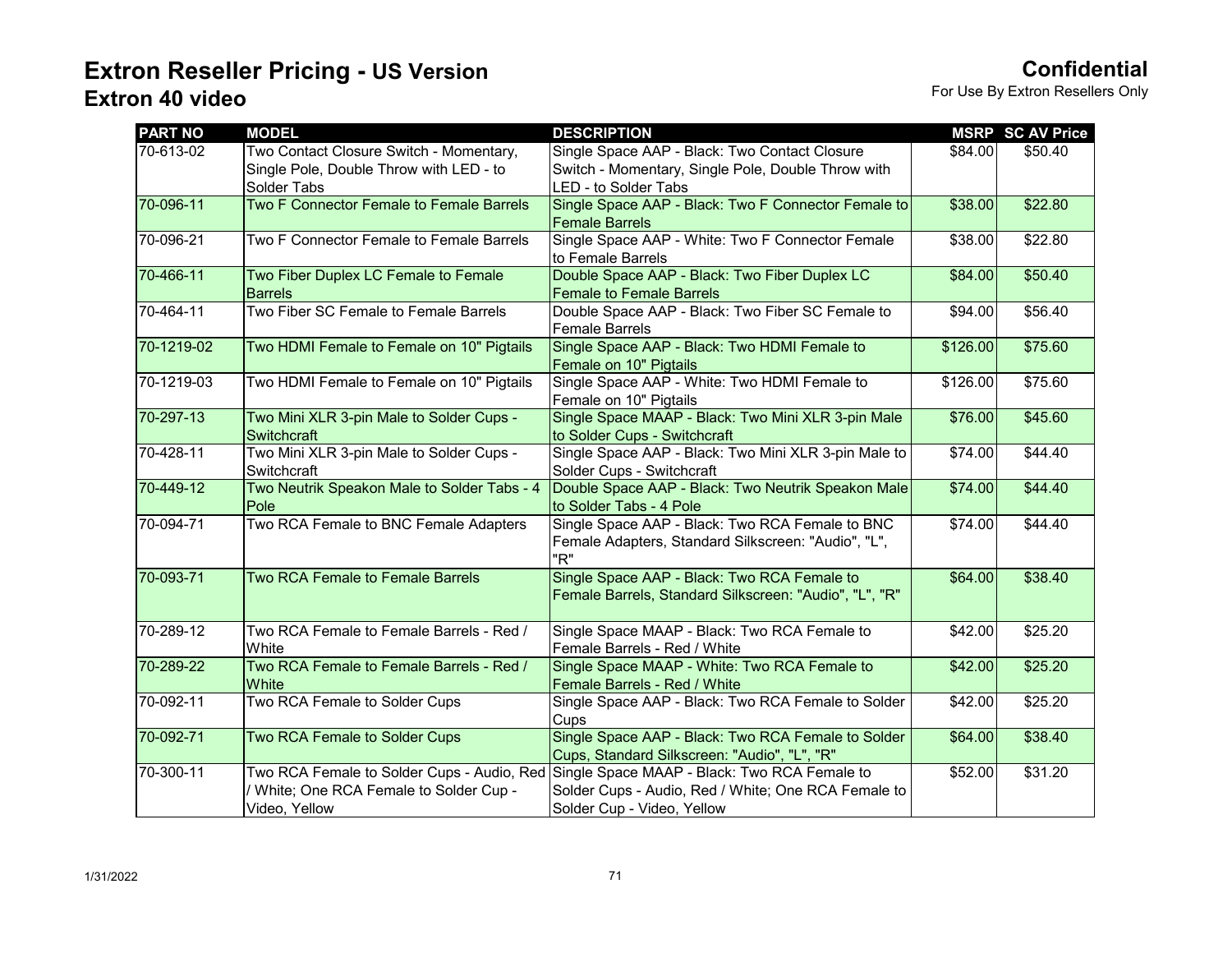| <b>PART NO</b> | <b>MODEL</b>                               | <b>DESCRIPTION</b>                                                                       |          | <b>MSRP SC AV Price</b> |
|----------------|--------------------------------------------|------------------------------------------------------------------------------------------|----------|-------------------------|
| 70-491-11      |                                            | Two RJ-45 Female to Female Barrel - CAT 5e Single Space AAP - Black: Two RJ-45 Female to | \$74.00  | \$44.40                 |
|                |                                            | <b>Female Barrel</b>                                                                     |          |                         |
| 70-491-21      |                                            | Two RJ-45 Female to Female Barrel - CAT 5e Single Space AAP - White: Two RJ-45 Female to | \$74.00  | \$44.40                 |
|                |                                            | Female Barrel                                                                            |          |                         |
| 70-100-11      | Two RJ-45 Female to Female Barrels - CAT   | Double Space AAP - Black: Two RJ-45 Female to                                            | \$74.00  | \$44.40                 |
|                | 5e                                         | Female Barrels - CAT 5e                                                                  |          |                         |
| 70-100-21      | Two RJ-45 Female to Female Barrels - CAT   | Double Space AAP - White: Two RJ-45 Female to                                            | \$74.00  | \$44.40                 |
|                | 5e                                         | Female Barrels - CAT 5e                                                                  |          |                         |
| 70-786-02      | Two RJ-45 Female to Punch Down - Systimax  | Double Space AAP - Black                                                                 | \$126.00 | \$75.60                 |
|                | <b>MGS Series</b>                          |                                                                                          |          |                         |
| 70-491-15      | Two RJ-45 Female to Punch Down for CAT 6   | Single Space AAP - Black: Two RJ-45 Female to                                            | \$84.00  | \$50.40                 |
|                |                                            | Punch Down for CAT 6                                                                     |          |                         |
| 70-491-25      | Two RJ-45 Female to Punch Down for CAT 6   | Single Space AAP - White: Two RJ-45 Female to                                            | \$84.00  | \$50.40                 |
|                |                                            | Punch Down for CAT 6                                                                     |          |                         |
| 70-491-12      | Two RJ-45 Female to Punch Down for CAT 6 - | Single Space AAP - Black: Two RJ-45 Female to                                            | \$84.00  | \$50.40                 |
|                | <b>AMP</b>                                 | Punch Down for CAT 6 - AMP                                                               |          |                         |
| 70-491-22      | Two RJ-45 Female to Punch Down for CAT 6 - | Single Space AAP - White: Two RJ-45 Female to                                            | \$84.00  | \$50.40                 |
|                | <b>AMP</b>                                 | Punch Down for CAT 6 - AMP                                                               |          |                         |
| 70-491-14      | Two RJ-45 Female to Punch Down for CAT 6 - | Single Space AAP - Black: Two RJ-45 Female to                                            | \$84.00  | \$50.40                 |
|                | Ortronics                                  | Punch Down for CAT 6 - Ortronics                                                         |          |                         |
| 70-491-13      | Two RJ-45 Female to Punch Down for CAT 6 - | Single Space AAP - Black: Two RJ-45 Female to                                            | \$84.00  | \$50.40                 |
|                | Siemon                                     | Punch Down for CAT 6 - Siemon                                                            |          |                         |
| 70-491-16      | Two RJ-45 Female to Punch Down for CAT6 -  | Single Space AAP - Black: Two RJ-45 Female to                                            | \$126.00 | \$75.60                 |
|                | Panduit                                    | Punch Down for CAT6 - Panduit                                                            |          |                         |
| 70-491-26      | Two RJ-45 Female to Punch Down for CAT6 -  | Single Space AAP - White: Two RJ-45 Female to                                            | \$126.00 | \$75.60                 |
|                | Panduit                                    | Punch Down for CAT6 - Panduit                                                            |          |                         |
| 70-100-14      | Two Shielded RJ-45 Female to Female Barrel | Double Space AAP - Black: Two Shielded RJ-45                                             | \$74.00  | \$44.40                 |
|                | for CAT 5e                                 | Female to Female Barrel for CAT 5e                                                       |          |                         |
| 70-100-24      | Two Shielded RJ-45 Female to Female Barrel | Double Space AAP - White: Two Shielded RJ-45                                             | \$74.00  | \$44.40                 |
|                | for CAT 5e                                 | Female to Female Barrel for CAT 5e                                                       |          |                         |
| 70-454-12      | Two USB 2.0 Type-A Female to Female on     | Single Space AAP - Black: Two USB 2.0 Type-A                                             | \$84.00  | \$50.40                 |
|                | Pigtails                                   | Female to Female on Pigtails                                                             |          |                         |
| 70-454-13      | Two USB 2.0 Type-A Female to Female on     | Single Space AAP - White: Two USB 2.0 Type-A                                             | \$84.00  | \$50.40                 |
|                | <b>Pigtails</b>                            | Female to Female on Pigtails                                                             |          |                         |
| 70-382-11      | Two USB 2.0 Type-A Female to USB 2.0 Type- | Single Space AAP - Black: Two USB 2.0 Type-A                                             | \$74.00  | \$44.40                 |
|                | <b>B Female Adapters</b>                   | Female to USB B Female Adapters                                                          |          |                         |
| 70-1235-03     | Two USB 3.2 Type-A Female to Two USB B     | Single Space AAP - White: Two USB 3.2 Type-A                                             | \$94.00  | \$56.40                 |
|                | <b>Female on Pigtails</b>                  | Female to USB B Female on Pigtails                                                       |          |                         |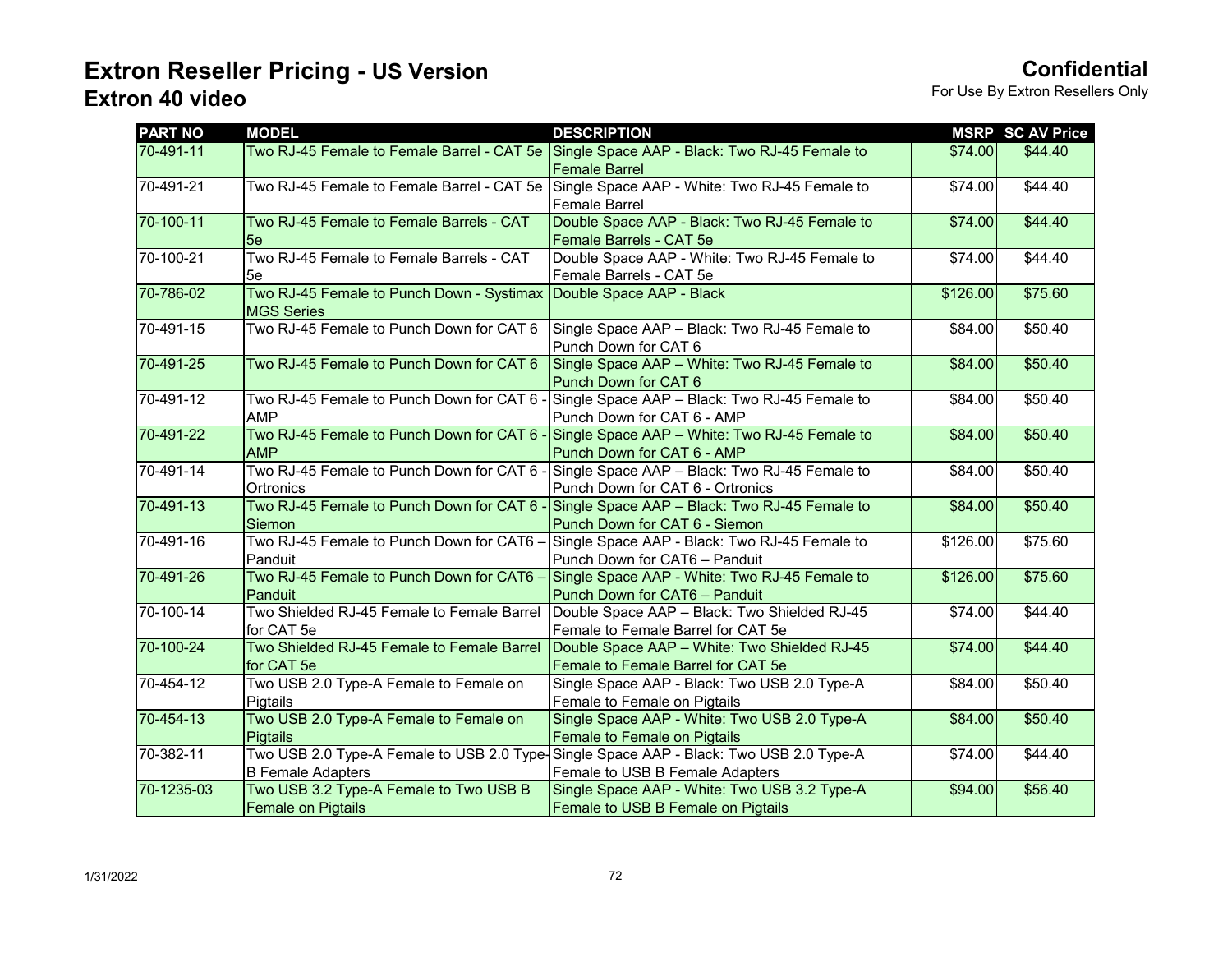| <b>PART NO</b> | <b>MODEL</b>                                | <b>DESCRIPTION</b>                                                         |            | <b>MSRP SC AV Price</b> |
|----------------|---------------------------------------------|----------------------------------------------------------------------------|------------|-------------------------|
| 70-1235-02     | Two USB 3.2 Type-A Female to Two USB        | Single Space AAP - Black: Two USB 3.2 Type-A                               | \$94.00    | \$56.40                 |
|                | Type-B Female on Pigtails                   | Female to USB Type-B Female on Pigtails                                    |            |                         |
| 70-103-14      | Two XLR 3-pin Female to Solder Cups         | Double Space AAP - Black: Two XLR 3-pin Female to                          | \$74.00    | \$44.40                 |
|                |                                             | <b>Solder Cups</b>                                                         |            |                         |
| 70-103-24      | Two XLR 3-pin Female to Solder Cups         | Double Space AAP - White: Two XLR 3-pin Female to                          | \$74.00    | \$44.40                 |
|                |                                             | Solder Cups                                                                |            |                         |
| 70-103-17      | Two XLR 3-pin Male to Solder Cups - Neutrik | Double Space AAP - Black: Two XLR 3-pin Male to                            | \$74.00    | \$44.40                 |
|                |                                             | <b>Solder Cups - Neutrik</b>                                               |            |                         |
| 70-103-27      | Two XLR 3-pin Male to Solder Cups - Neutrik | Double Space AAP - White: Two XLR 3-pin Male to                            | \$74.00    | \$44.40                 |
|                |                                             | Solder Cups - Neutrik                                                      |            |                         |
| 70-1051-11     | Two XTP DTP 24 Couplers                     | Double Space AAP - Black                                                   | \$94.00    | \$56.40                 |
| 70-1051-12     | Two XTP DTP 24 Punch Down Jacks             | Double Space AAP - Black                                                   | \$94.00    | \$56.40                 |
| 26-518-02      | UC100' (100' / 30 m)                        | Universal Projector Control Cable: 9-pin D Female to                       | \$210.00   | \$126.00                |
|                |                                             | Bare Wires - 100' (30.4 m)                                                 |            |                         |
| 26-518-01      | UC50' (50' / 15 m)                          | Universal Projector Control Cable: 9-pin D Female to                       | \$126.00   | \$75.60                 |
|                |                                             | Bare Wires - 50' (15.2 m)                                                  |            |                         |
| 70-903-02      | <b>UCM 100</b>                              | Universal Controller Mount for Flex55 Modules                              | \$94.00    | \$56.40                 |
| 60-1166-02     | <b>UCM R308</b>                             | Universal Controller Mounting Panel: Black                                 | \$84.00    | \$50.40                 |
| 70-344-02      | <b>UCM RAAP</b>                             | Universal Controller Mounting Rack Kit - Black                             | \$84.00    | \$50.40                 |
| 42-298-01      | UCS FTR 900 Kit                             | Fiber Optic SuperSpeed USB Extenders                                       | \$1,570.00 | \$942.00                |
| 70-902-03      | <b>UPB 125</b>                              | Universal Projector Mounting Bracket - White                               | \$270.00   | \$162.00                |
| 26-654-06      | <b>USB CFG Cable</b>                        | USB A Male to USB Mini B Male Configuration Cable                          | \$12.00    | \$7.20                  |
| 60-1472-22     | <b>USB Extender Plus AAP R</b>              | Twisted Pair Extender for USB Peripherals - AAP                            | \$900.00   | \$540.00                |
|                |                                             | Version                                                                    |            |                         |
| 60-1473-23     | USB Extender Plus D R                       | Twisted Pair Extender for USB Peripherals - Decorator-                     | \$910.00   | \$546.00                |
|                |                                             | Style Wallplate                                                            |            |                         |
| 60-1473-13     | <b>USB Extender Plus D T</b>                | Twisted Pair Extender for USB Peripherals - Decorator-                     | \$910.00   | \$546.00                |
| 60-1471-13     | <b>USB Extender Plus R</b>                  | <b>Style Wallplate</b><br><b>Twisted Pair Extender for USB Peripherals</b> | \$740.00   | \$444.00                |
| 60-1539-13     | <b>USB Extender Plus R HID</b>              | Twisted Pair Extender for USB Peripherals - HID                            | \$830.00   | \$498.00                |
| 60-1471-12     | <b>USB Extender Plus T</b>                  | <b>Twisted Pair Extender for USB Peripherals</b>                           | \$740.00   | \$444.00                |
| 60-1539-12     | <b>USB Extender Plus T HID</b>              | Twisted Pair Extender for USB Peripherals - HID                            | \$830.00   | \$498.00                |
| 60-1031-12     | USB HUB4 AAP                                | Four-Port USB Hub - AAP Version - Black                                    | \$270.00   | \$162.00                |
| 60-1030-11     | <b>USB HUB4 MAAP</b>                        | Four-Port USB Hub - MAAP Version - Black                                   | \$270.00   | \$162.00                |
| 60-1030-21     | USB HUB4 MAAP                               | Four-Port USB Hub - MAAP Version - White                                   | \$270.00   | \$162.00                |
| 42-267-01      | <b>USB Plus Matrix Controller</b>           | Matrix Controller for USB Extender Plus Series                             | \$1,040.00 | \$624.00                |
| 60-1346-02     | USB PowerPlate 200 AAP                      | Two Outlet USB Charger - AAP Version                                       | \$200.00   | \$120.00                |
|                |                                             |                                                                            |            |                         |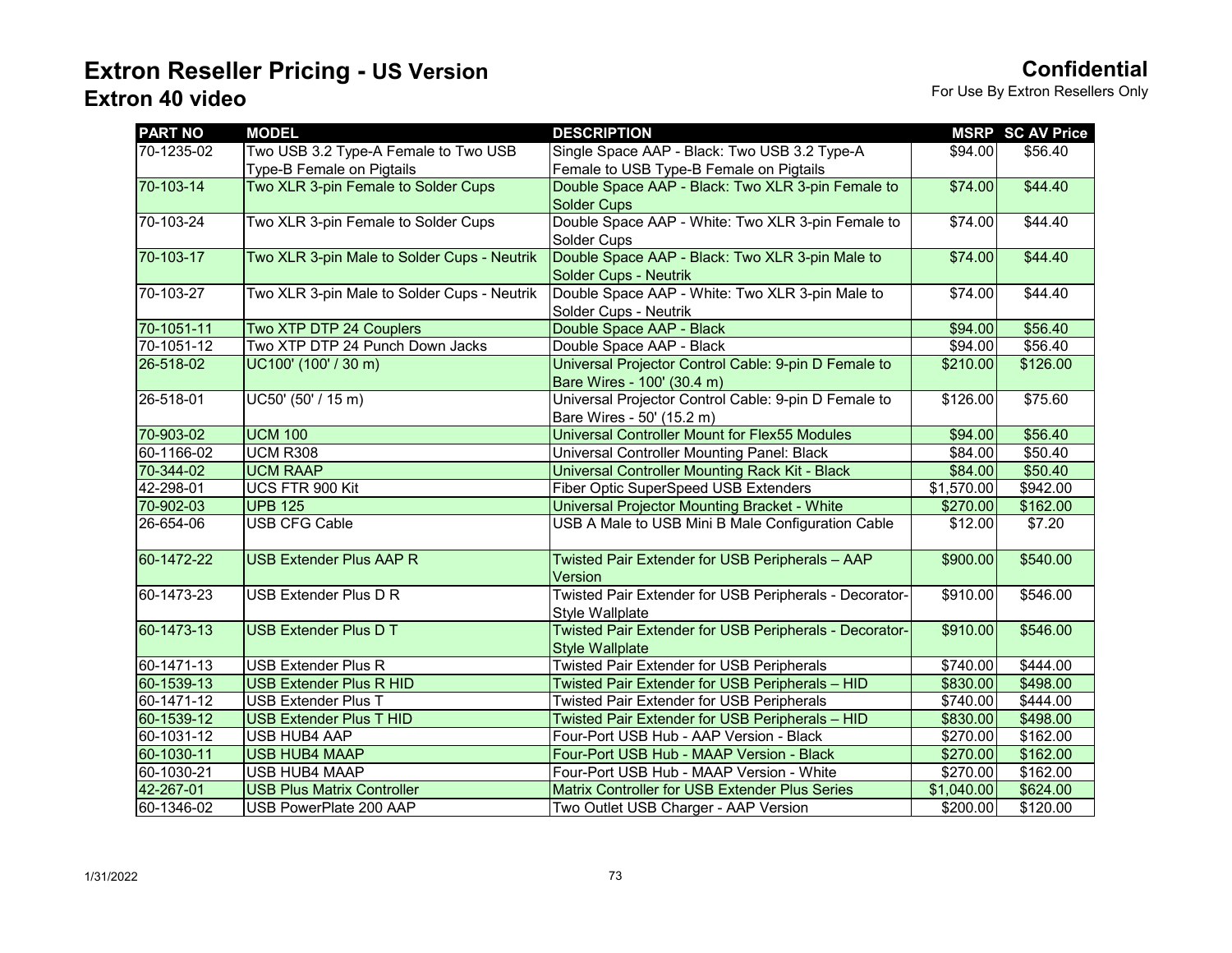| <b>PART NO</b>  | <b>MODEL</b>              | <b>DESCRIPTION</b>                                    |                      | <b>MSRP SC AV Price</b> |
|-----------------|---------------------------|-------------------------------------------------------|----------------------|-------------------------|
| 60-1937-02      | USB PowerPlate 200 AC AAP | Two Outlet USB Charger - AC AAP Version               | \$270.00             | \$162.00                |
| 60-1355-02      | USB PowerPlate 200 MAAP   | Two Outlet USB Charger - MAAP Version                 | \$200.00             | \$120.00                |
| 60-1783-02      | USB PowerPlate 311 AAP    | <b>USB-C USB-A PowerPlate AAP</b>                     | \$410.00             | \$246.00                |
| 60-1938-02      | USB PowerPlate 311 AC AAP | USB-C+USB-A PowerPlate AC AAP                         | \$480.00             | \$288.00                |
| 60-1785-02      | USB PowerPlate 311 MAAP   | <b>USB-C PowerPlate MAAP</b>                          | \$410.00             | \$246.00                |
| 26-728-15       | USBA Pro P/15             | USB Type-A (male - female) SuperSpeed 5 Gbps          | \$320.00             | \$192.00                |
|                 |                           | Optical Cable 15' (4.5 m) - Plenum                    |                      |                         |
| 26-728-25       | <b>USBA Pro P/25</b>      | USB Type-A (male - female) SuperSpeed 5 Gbps          | \$380.00             | \$228.00                |
|                 |                           | Optical Cable 25' (7.6 m) - Plenum                    |                      |                         |
| 26-728-35       | USBA Pro P/35             | USB Type-A (male - female) SuperSpeed 5 Gbps          | \$470.00             | \$282.00                |
|                 |                           | Optical Cable 35' (10.6 m) - Plenum                   |                      |                         |
| 26-728-50       | <b>USBA Pro P/50</b>      | USB Type-A (male - female) SuperSpeed 5 Gbps          | \$590.00             | \$354.00                |
|                 |                           | Optical Cable 50' (15.2 m)- Plenum                    |                      |                         |
| 26-728-65       | USBA Pro P/65             | USB Type-A (male - female) SuperSpeed 5 Gbps          | $\overline{$}630.00$ | \$378.00                |
|                 |                           | Optical Cable 65' (19.8 m) - Plenum                   |                      |                         |
| 26-718-06       | <b>USBC CFG/6</b>         | USB-C to USB Mini-B configuration cable, 6' (1.8 m)   | \$42.00              | \$25.20                 |
|                 |                           |                                                       |                      |                         |
| 60-1883-01      | <b>USB-C HD 101</b>       | USB-C to HDMI Interface                               | \$520.00             | \$312.00                |
| $26 - 741 - 12$ | <b>USBC Pro/12</b>        | USB Type-C SuperSpeed 5 Gbps Optical Cable 12'        | \$350.00             | \$210.00                |
|                 |                           | (3.6 m)                                               |                      |                         |
| 26-741-15       | USBC Pro/15               | USB Type-C SuperSpeed 5 Gbps Optical Cable 15'        | \$360.00             | \$216.00                |
|                 |                           | (4.5 m)                                               |                      |                         |
| 26-741-25       | <b>USBC Pro/25</b>        | USB Type-C SuperSpeed 5 Gbps Optical Cable 25'        | \$410.00             | \$246.00                |
|                 |                           | (7.6 m)                                               |                      |                         |
| 26-741-30       | USBC Pro/30               | USB Type-C SuperSpeed 5 Gbps Optical Cable 30'        | \$430.00             | \$258.00                |
|                 |                           | (9.1 m)                                               |                      |                         |
| 26-715-06       | USBC/6                    | USB 3.1 USB-C cable, 6' (1.8 m)                       | \$52.00              | \$31.20                 |
| 26-723-06       | USBC-A/6                  | USB Type-C to USB Type-A cable, 6' (1.8 m)            | \$52.00              | \$31.20                 |
| 26-719-01       | USBC-DPF/0.5              | USB-C male to DP female adapter cable, 6" (15 cm)     | \$74.00              | \$44.40                 |
|                 |                           |                                                       |                      |                         |
| 26-716-06       | USBC-DPM/6                | USB-C male to DP male adapter cable, 6' (1.8 m)       | \$88.00              | \$52.80                 |
| 26-720-01       | USBC-HDF/0.5              | 4K/30 USB-C male to HDMI female adapter cable, 6"     | \$84.00              | \$50.40                 |
|                 |                           | (15 cm)                                               |                      |                         |
| 26-717-06       | USBC-HDM/6                | 4K/60 USB-C male to HDMI male adapter cable, 6' (1.8) | \$150.00             | \$90.00                 |
|                 |                           | m)                                                    |                      |                         |
| 70-1085-01      | <b>UTM 100</b>            | <b>Primary Mount, Gray</b>                            | \$84.00              | \$50.40                 |
| 70-1085-02      | <b>UTM 150</b>            | Secondary Mount, Gray                                 | \$84.00              | \$50.40                 |
| 70-1028-01      | <b>UTS 100</b>            | Primary Shelf, gray                                   | \$94.00              | \$56.40                 |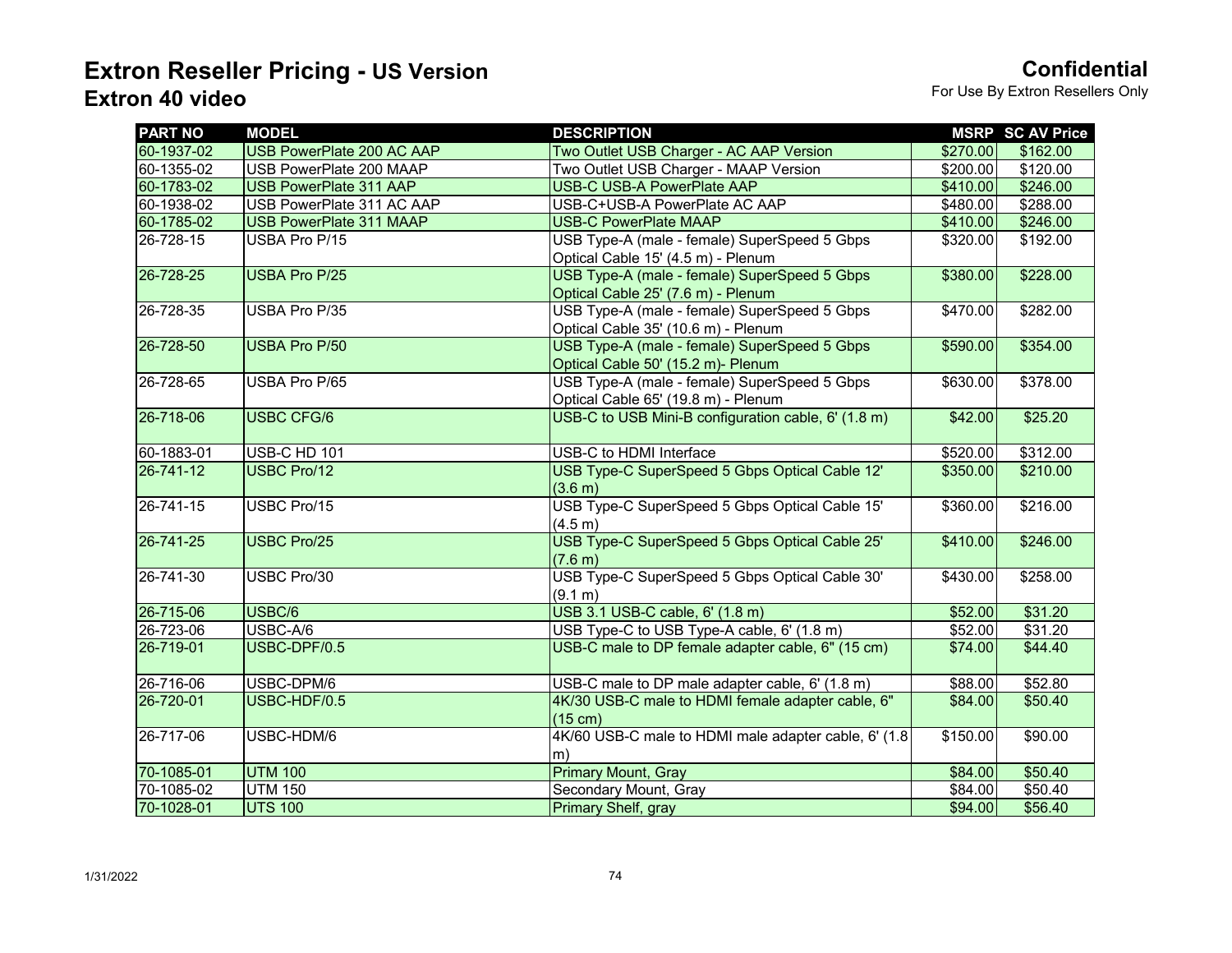| <b>PART NO</b>  | <b>MODEL</b>       | <b>DESCRIPTION</b>                                    |          | <b>MSRP SC AV Price</b> |
|-----------------|--------------------|-------------------------------------------------------|----------|-------------------------|
| 70-1028-02      | <b>UTS 150</b>     | Secondary Shelf, gray                                 | \$94.00  | \$56.40                 |
| 26-600-01       | V RCA/6            | Composite Video Cable: RCA Male to Male, Single 20    | \$14.00  | \$8.40                  |
|                 |                    | AWG - 6' (1.8 m)                                      |          |                         |
| 70-530-02       | $VC$ 50            | <b>Volume Control Wall Plate</b>                      | \$52.00  | \$31.20                 |
| 70-1177-01      | VCM 110 AAP        | Volume & Mute Controller - AAP - Black                | \$178.00 | \$106.80                |
| 70-883-02       | <b>VCM 200 D</b>   | Volume and Mute Controller - Decorator-Style          | \$158.00 | \$94.80                 |
|                 |                    | Wallplate                                             |          |                         |
| 70-884-05       | <b>VCM 200 EU</b>  | Volume and Mute Controller - EU Wall Frame for        | \$158.00 | \$94.80                 |
|                 |                    | <b>European Junction Boxes</b>                        |          |                         |
| 70-1178-23      | VGA F-F            | Half-size Flex55 Module; White                        | \$64.00  | \$38.40                 |
| 26-515-04       | <b>VGA IST/100</b> | VGA M to VGA - 100' (30.4 m)                          | \$178.00 | \$106.80                |
| 26-515-01       | VGA IST/25         | VGA M to VGA - 25' (7.6 m)                            | \$64.00  | \$38.40                 |
| 26-514-02       | <b>VGA ISTP/50</b> | VGA to 5-BNC MHR - Mini High Resolution Install Kit:  | \$270.00 | \$162.00                |
|                 |                    | 15-pin HD Male to 15-pin HD Male and Female -         |          |                         |
|                 |                    | Plenum - 50' (15.2 m)                                 |          |                         |
| 26-112-04       | VGA M-F BK/100     | VGA Cable: 15-pin HD Male Backshell to 15-Pin HD      | \$240.00 | \$144.00                |
|                 |                    | Female Backshell - 100' (30.4 m)                      |          |                         |
| 26-112-37       | VGA M-F BK/15      | VGA Cable: 15-Pin HD Male Backshell to 15-Pin HD      | \$58.00  | \$34.80                 |
|                 |                    | Female Backshell- 15' (4.5 m)                         |          |                         |
| $26 - 112 - 17$ | VGA M-F MD/3       | VGA Cable: 15-pin HD Male Molded to 15-pin Female     | \$24.00  | \$14.40                 |
|                 |                    | Molded - 3' (90 cm)                                   |          |                         |
| 26-112-29       | VGA M-F MD/50      | VGA Cable: 15-Pin HD Male Molded to 15-Pin HD         | \$128.00 | \$76.80                 |
|                 |                    | Female Molded - 50' (15.2 m)                          |          |                         |
| 26-112-30       | VGA M-F MD/75      | VGA Cable: 15-Pin HD Male Molded to 15-Pin HD         | \$174.00 | \$104.40                |
|                 |                    | Female Molded - 75' (22.8 m)                          |          |                         |
| 26-238-28       | VGA M-M BK/25      | VGA Cable: 15-pin HD Male to Male Backshell - 25'     | \$82.00  | \$49.20                 |
|                 |                    | (7.6 m)                                               |          |                         |
| 26-238-16       | VGA M-M BK/35      | VGA Cable: 15-pin HD Male to Male Backshell - 35'     | \$112.00 | \$67.20                 |
|                 |                    | (10.6 m)                                              |          |                         |
| 26-238-20       | VGA M-M MD/100     | VGA Cable: 15-pin HD Male to Male Molded - 100'       | \$230.00 | \$138.00                |
|                 |                    | (30.4 m)                                              |          |                         |
| 26-238-17       | VGA M-M MD/35      | VGA Cable: 15-pin HD Male to Male Molded - 35' (10.6) | \$96.00  | \$57.60                 |
|                 |                    | m)                                                    |          |                         |
| 26-238-18       | VGA M-M MD/50      | VGA Cable: 15-pin HD Male to Male Molded - 50' (15.2) | \$128.00 | \$76.80                 |
|                 |                    | m)                                                    |          |                         |
| 26-238-01       | VGA M-M MD/6       | VGA Cable: 15-pin HD Male to Male Molded - 6' (1.8)   | \$24.00  | \$14.40                 |
|                 |                    | (m)                                                   |          |                         |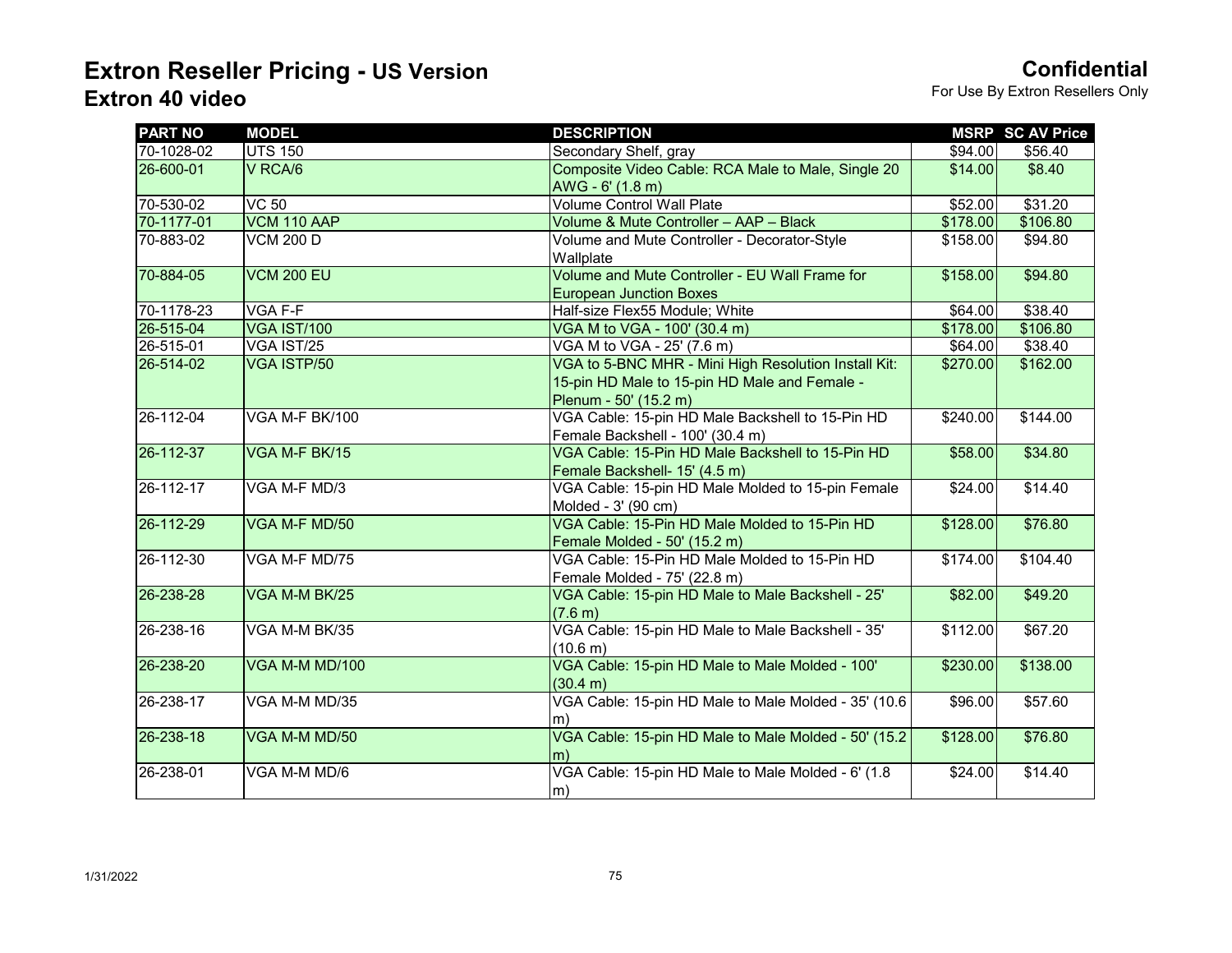| <b>PART NO</b> | <b>MODEL</b>          | <b>DESCRIPTION</b>                                                                              |            | <b>MSRP SC AV Price</b> |
|----------------|-----------------------|-------------------------------------------------------------------------------------------------|------------|-------------------------|
| 26-238-19      | VGA M-M MD/75         | VGA Cable: 15-pin HD Male to Male Molded - 75' (22.8)<br>m)                                     | \$174.00   | \$104.40                |
| 26-491-12      | VGA-A M-F BK/25       | VGA with Audio Cable: 15-pin HD Male Backshell to 15-<br>pin HD Female Backshell - 25' (7.6 m)  | \$116.00   | \$69.60                 |
| 26-491-06      | VGA-A M-F BK/35       | VGA with Audio Cable: 15-pin HD Male Backshell to 15-<br>pin HD Female Backshell - 35' (10.6 m) | \$138.00   | \$82.80                 |
| 26-491-05      | VGA-A M-F BK/50       | VGA with Audio Cable: 15-pin HD Male Backshell to 15-<br>pin HD Female Backshell - 50' (15.2 m) | \$200.00   | \$120.00                |
| 26-491-10      | VGA-A M-F BK/6        | VGA with Audio Cable: 15-pin HD Male Backshell to 15-<br>pin HD Female Backshell - 6' (1.8 m)   | \$58.00    | \$34.80                 |
| 26-490-07      | VGA-A M-M MD/35       | VGA with Audio Cable: 15-pin HD Male to Male Molded<br>$-35'(10.6 m)$                           | \$128.00   | \$76.80                 |
| 26-490-08      | VGA-A M-M MD/50       | VGA with Audio Cable: 15-pin HD Male to Male Molded<br>$-50'$ (15.2 m)                          | \$184.00   | \$110.40                |
| 26-490-02      | VGA-A M-M MD/6        | VGA with Audio Cable: 15-pin HD Male to Male Molded<br>$-6'(1.8 \text{ m})$                     | \$46.00    | \$27.60                 |
| 26-170-03      | VGAF-9DM              | VGA to CGA Adapter: 15-pin HD Female to 9-pin D<br>Male                                         | \$48.00    | \$28.80                 |
| 26-438-05      | VGAP M-F BK/50        | VGA Cable: 15-pin HD Male Backshell to 15-pin HD<br>Female Backshell - Plenum - 50' (15.2 m)    | \$240.00   | \$144.00                |
| 26-438-02      | VGAP M-F MD/6         | VGA Cable: 15-pin HD Male Molded to 15-pin HD<br>Female Molded - Plenum - 6' (1.8 m)            | \$98.00    | \$58.80                 |
| 26-439-03      | VGAP M-M MD/15        | VGA Cable: 15-pin HD Male to Male Molded - Plenum -<br>15' (4.5 m)                              | \$116.00   | \$69.60                 |
| 26-439-01      | VGAP M-M MD/3         | VGA Cable: 15-pin HD Male to Male Molded - Plenum -<br>$3'$ (90 cm)                             | \$76.00    | \$45.60                 |
| 26-439-02      | VGAP M-M MD/6         | VGA Cable: 15-pin HD Male to Male Molded - Plenum -<br>$6'$ (1.8 m)                             | \$98.00    | \$58.80                 |
| 26-495-02      | <b>Video DC Block</b> | Video DC Offset Voltage Block: BNC Male to BNC<br>Female                                        | \$52.00    | \$31.20                 |
| 60-1638-01     | <b>VLC 302</b>        | VoiceLift Pro Charging Station                                                                  | \$158.00   | \$94.80                 |
| 42-266-01      | <b>VLME 3001</b>      | Single Pendant VoiceLift Pro Mic with eBUS -<br><b>US/Canada version</b>                        | \$1,460.00 | \$876.00                |
| 42-266-02      | <b>VLME 3002</b>      | Dual Pendant VoiceLift Pro Mics with eBUS -<br>US/Canada version                                | \$1,880.00 | \$1,128.00              |
| 42-266-03      | <b>VLME 3002H</b>     | Pendant & Handheld VoiceLift Pro Mics with eBUS -<br><b>US/Canada version</b>                   | \$1,880.00 | \$1,128.00              |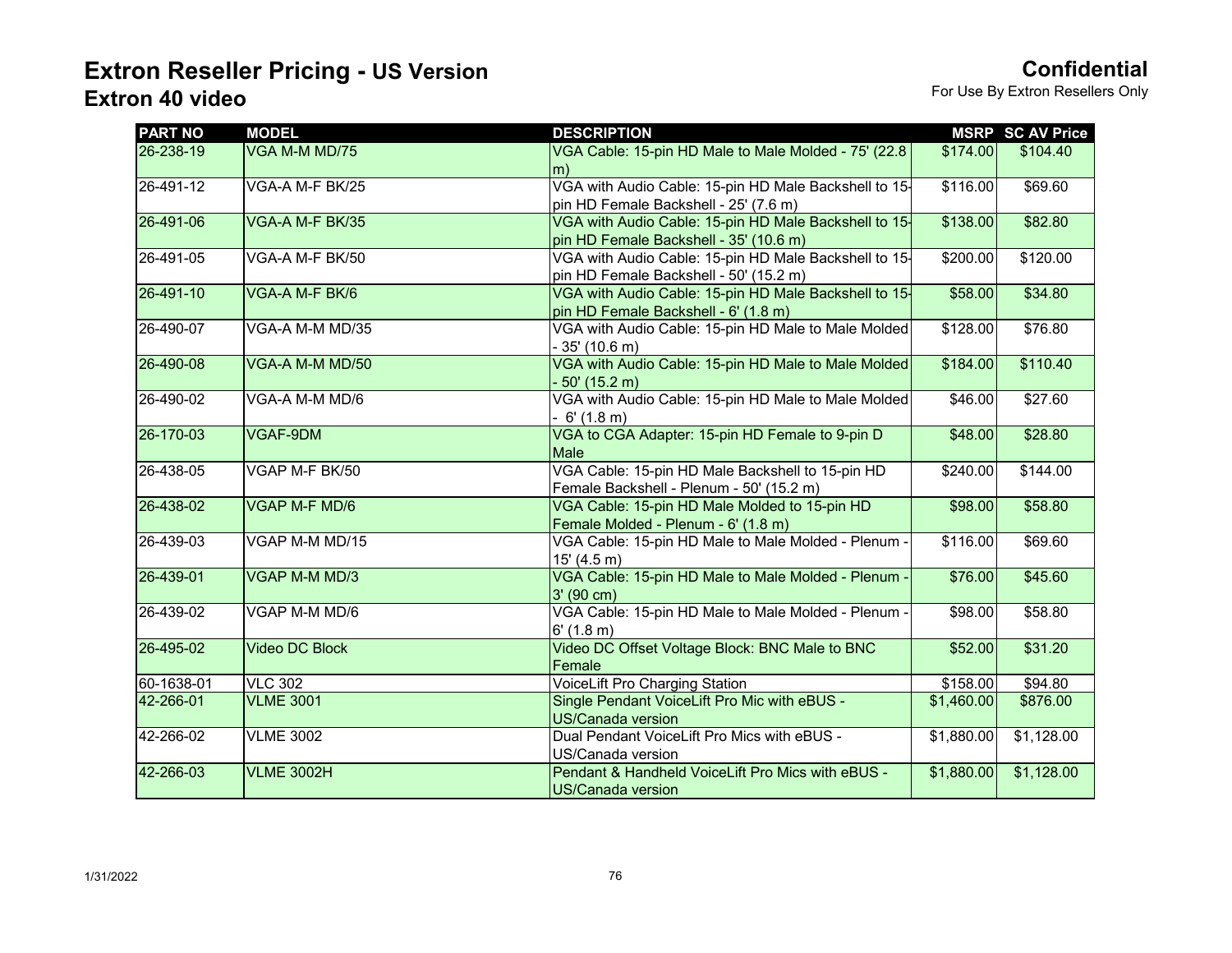| <b>PART NO</b> | <b>MODEL</b>               | <b>DESCRIPTION</b>                                                                                                                                        |            | <b>MSRP SC AV Price</b> |
|----------------|----------------------------|-----------------------------------------------------------------------------------------------------------------------------------------------------------|------------|-------------------------|
| 70-534-02      | V-Lock Wall Bracket        | Replacement V-Lock Wall Assembly for SI 26 or SI 28,<br>Pair - Black                                                                                      | \$150.00   | \$90.00                 |
| 70-534-03      | <b>V-Lock Wall Bracket</b> | Replacement V-Lock Wall Assembly for SI 26 or SI 28,<br>Pair - White                                                                                      | \$150.00   | \$90.00                 |
| 70-567-02      | V-Lock Wall Bracket        | Replacement V-Lock Wall Assembly for SI 3, Pair -<br><b>Black</b>                                                                                         | \$150.00   | \$90.00                 |
| 70-567-03      | <b>V-Lock Wall Bracket</b> | Replacement V-Lock Wall Assembly for SI 3, Pair -<br>White                                                                                                | \$150.00   | \$90.00                 |
| 70-1269-03     | <b>VM 100 C</b>            | Product Base Cover                                                                                                                                        | \$106.00   | \$63.60                 |
| 70-1269-01     | <b>VM 100 K</b>            | <b>VESA Mount Kit</b>                                                                                                                                     | \$126.00   | \$75.60                 |
| 70-1269-02     | <b>VM 100 P</b>            | <b>Product Base Plate</b>                                                                                                                                 | \$84.00    | \$50.40                 |
| 70-1253-12     | VMK <sub>1</sub>           | VESA Mount Kit for TLP Pro 725M and TLP Pro<br>1025M                                                                                                      | \$200.00   | \$120.00                |
| 70-763-01      | <b>VNM 12 PS</b>           | <b>VN-Matrix 12 Unit Power Supply</b>                                                                                                                     | \$8,820.00 | \$5,292.00              |
| 60-476-01      | <b>VSC 500</b>             | High Resolution Computer-to-Video Scan Converter                                                                                                          | \$1,800.00 | \$1,080.00              |
| 70-206-01      | <b>VSC Remote</b>          | Handheld IR Remote Control for VSC Series                                                                                                                 | \$174.00   | \$104.40                |
| 60-758-01      | <b>VSW 2VGA A</b>          | Two Input VGA and Stereo Audio Switcher                                                                                                                   | \$320.00   | \$192.00                |
| 60-1635-11     | WAP 100AC EU               | Wireless Access Point - EU Version                                                                                                                        | \$620.00   | \$372.00                |
| 60-1635-01     | WAP 100AC US               | Wireless Access Point - US/Canada Version                                                                                                                 | \$620.00   | \$372.00                |
| 70-1134-01     | <b>WBA 100</b>             | Wall and Box Mount Adapter                                                                                                                                | \$270.00   | \$162.00                |
| 60-1944-02     | <b>WFA 100 EU</b>          | USB to Wi-Fi Miracast Adapter - EU                                                                                                                        | \$94.00    | \$56.40                 |
| 60-1944-01     | <b>WFA 100 US</b>          | USB to Wi-Fi Miracast Adapter - US                                                                                                                        | \$94.00    | \$56.40                 |
| 60-774-11      | <b>WPB 103</b>             | One-Gang WPB - Wallplate with Computer Video and<br><b>Stereo Audio Connectors: Black</b>                                                                 | \$80.00    | \$48.00                 |
| 60-1371-11     | <b>WPB 109</b>             | One-Gang Wallplate with Computer Video, HDMI, and<br>Stereo Audio Connectors - Black                                                                      | \$84.00    | \$50.40                 |
| 60-1371-21     | <b>WPB 109</b>             | One-Gang Wallplate with Computer Video, HDMI, and<br>Stereo Audio Connectors - White                                                                      | \$84.00    | \$50.40                 |
| 26-624-35      | WPBC 103/104/105-35'       | VGA & Stereo Audio Cable for WPB 103/104/105 Wall<br>Plates: 15-pin HD with 3.5 mm plug Male to Five BNC<br>with 3.5 mm plug Male - Plenum - 35' (10.6 m) | \$210.00   | \$126.00                |
| 26-624-50      | WPBC 103/104/105-50'       | VGA & Stereo Audio Cable for WPB 103/104/105 Wall<br>Plates: 15-pin HD with 3.5 mm plug Male to Five BNC<br>with 3.5 mm plug Male - Plenum - 50' (15.2 m) | \$260.00   | \$156.00                |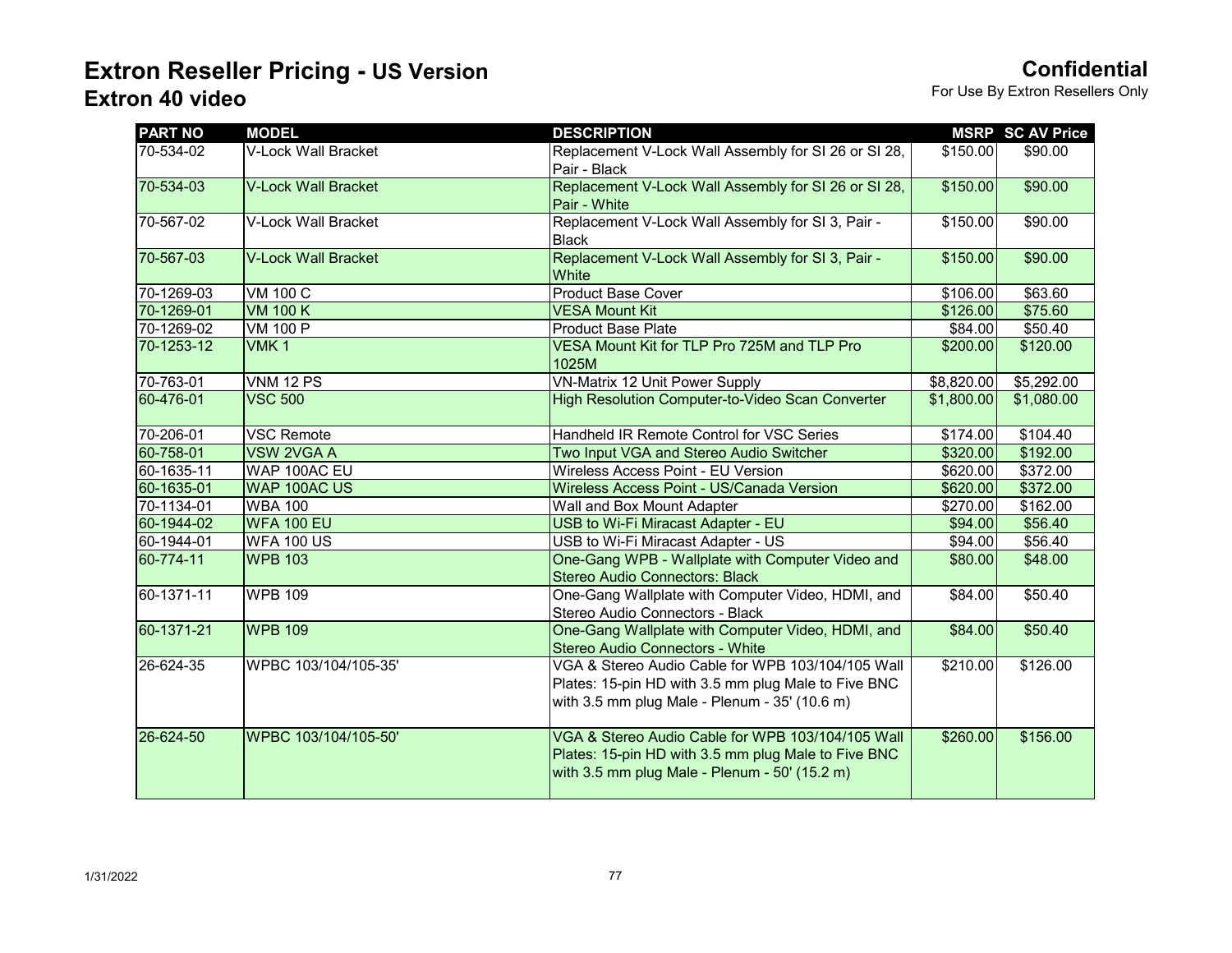| <b>PART NO</b> | <b>MODEL</b>        | <b>DESCRIPTION</b>                                                                                                                  |                      | <b>MSRP SC AV Price</b> |
|----------------|---------------------|-------------------------------------------------------------------------------------------------------------------------------------|----------------------|-------------------------|
| 70-797-05      | <b>WPC 150 EU</b>   | Wallplate - EU - One Gang - RAL9010 White:<br>Computer Video and PC Audio to Captive Screw<br>Output                                | \$84.00              | \$50.40                 |
| 70-807-03      | <b>WPC 150 MK</b>   | Wallplate - MK - One Gang - White: Computer Video<br>and PC Audio to Captive Screw Output                                           | \$84.00              | \$50.40                 |
| 70-990-05      | <b>WPC 210 A EU</b> | Wallplate - EU One Gang - RAL9010 White: HDMI<br>female to female on 6" (15 cm) pigtail and Stereo<br>Audio to Captive Screw Output | \$136.00             | \$81.60                 |
| 70-990-03      | <b>WPC 210 A MK</b> | Wallplate - MK One Gang - White: HDMI female to<br>female on 6" (15 cm) pigtail and Stereo Audio to<br><b>Captive Screw Output</b>  | \$136.00             | \$81.60                 |
| 70-1032-05     | WPC 220 A EU        | WallPlate - EU One-gang - RAL9010 White; HDMI F-<br>F on 6" (15 cm) pigtail, VGA, and Stereo Audio to<br>Captive Screw Output       | \$168.00             | \$100.80                |
| 70-1032-03     | <b>WPC 220 A MK</b> | WallPlate - MK One-gang - White; HDMI F-F on 6"<br>(15 cm) pigtail, VGA, and Stereo Audio to Captive<br><b>Screw Output</b>         | \$168.00             | \$100.80                |
| 70-1173-01     | WPD 101 3.5 mm      | Pass-Through Wallplate with One 3.5 mm Connector -<br>Decorator-Style; White                                                        | \$84.00              | \$50.40                 |
| 70-1053-03     | <b>WPD 101 C</b>    | One XTP DTP 24 Coupler Pass-Through Wallplate -<br>Decorator-Style; White                                                           | \$74.00              | \$44.40                 |
| 70-1054-03     | <b>WPD 101 P</b>    | One XTP DTP 24 Punch Down Jack Pass-Through<br>Wallplate - Decorator-Style; White                                                   | \$74.00              | \$44.40                 |
| 70-1055-03     | <b>WPD 102 C</b>    | Two XTP DTP 24 Couplers Pass-Through Wallplate -<br>Decorator-Style; White                                                          | \$106.00             | \$63.60                 |
| 70-1056-03     | <b>WPD 102 P</b>    | Two XTP DTP 24 Punch Down Jacks Pass-Through<br>Wallplate - Decorator-Style; White                                                  | \$106.00             | \$63.60                 |
| 70-1103-02     | WPD 102 XLRM        | Pass-Through Wallplate with Two XLR Connectors -<br>Decorator-Style; Black                                                          | \$200.00             | \$120.00                |
| 70-1103-03     | WPD 102 XLRM        | Pass-Through Wallplate with Two XLR Connectors -<br>Decorator-Style; White                                                          | \$200.00             | \$120.00                |
| 70-726-63      | <b>WPD 110 A</b>    | HDMI and Stereo Audio Pass-Through Wallplate -<br>Decorator-Style; White                                                            | \$106.00             | \$63.60                 |
| 70-766-23      | <b>WPD 140 A</b>    | VGA and Stereo Audio Pass-Through Wallplate -<br>Decorator-Style; White                                                             | $\overline{$}106.00$ | \$63.60                 |
| 70-766-33      | <b>WPD 150 A</b>    | HDMI, Stereo Audio, and VGA Pass-Through Wallplate<br>Decorator-Style; White                                                        | \$126.00             | \$75.60                 |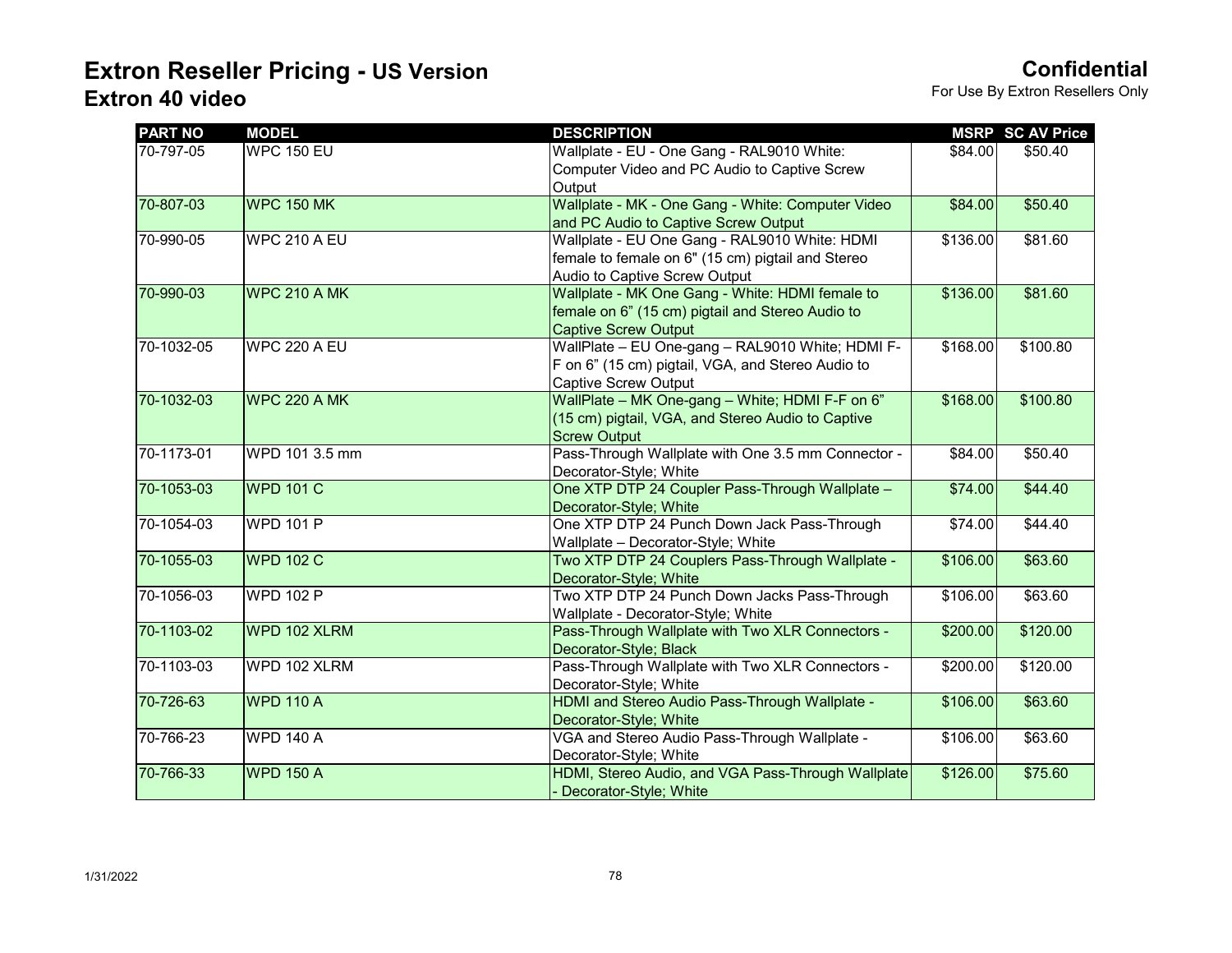| <b>PART NO</b> | <b>MODEL</b>            | <b>DESCRIPTION</b>                                  |            | <b>MSRP SC AV Price</b> |
|----------------|-------------------------|-----------------------------------------------------|------------|-------------------------|
| 70-766-43      | <b>WPD 160</b>          | HDMI, USB, and Network Pass-Through Wallplate -     | \$106.00   | \$63.60                 |
|                |                         | Decorator-Style; White                              |            |                         |
| 70-766-53      | <b>WPD 170</b>          | (2) HDMI and Network Pass-Through Wallplate -       | \$106.00   | \$63.60                 |
|                |                         | Decorator-Style; White                              |            |                         |
| 60-1836-01     | <b>XMP 240 C AT</b>     | Expansion Matrix Processor w/ 24 AEC and Dante      | \$3,140.00 | \$1,884.00              |
| 60-849-01      | <b>XPA 1002</b>         | Two Channel Amp - 60 Watts at 8 ohms                | \$630.00   | \$378.00                |
| 60-850-11      | XPA 2001-100V           | One Channel Amp, 200 watts at 100 volts             | \$790.00   | \$474.00                |
| 60-850-01      | <b>XPA 2001-70V</b>     | One Channel Amp, 200 watts at 70 volts              | \$740.00   | \$444.00                |
| 60-848-11      | XPA 2003C-100V          | Three Channel 100 V Combo Amplifier - 200 Watts Per | \$1,570.00 | \$942.00                |
|                |                         | Channel                                             |            |                         |
| 60-848-01      | <b>XPA 2003C-70V</b>    | Three Channel 70 V Combo Amplifier - 200 Watts Per  | \$1,570.00 | \$942.00                |
|                |                         | Channel                                             |            |                         |
| 60-563-02      | <b>XPA 2004</b>         | Four Channel Amp - 100 Watts at 8 ohms              | \$1,780.00 | \$1,068.00              |
| 60-1244-01     | <b>XPA 4002</b>         | Two Channel Amp - 400 Watts/Ch                      | \$1,360.00 | \$816.00                |
| 60-1245-01     | XPA 4002-70V            | Two Channel Amp, 400 watts at 70 volts              | \$1,880.00 | \$1,128.00              |
| 60-1761-01     | <b>XPA U 1002</b>       | Two Channel Amp, 100 watts at 8 or 4 ohms           | \$780.00   | \$468.00                |
| 60-1761-12     | XPA U 1002-100V         | Two Channel Amp, 100 watts at 100 volts             | \$950.00   | \$570.00                |
| 60-1761-02     | <b>XPA U 1002-70V</b>   | Two Channel Amp, 100 watts at 70 volts              | \$950.00   | \$570.00                |
| 60-1760-01     | <b>XPA U 1004</b>       | Four Channel Amp, 100 watts at 8 or 4 ohms          | \$1,090.00 | \$654.00                |
| 60-1301-01     | <b>XPA U 1004 SB</b>    | Four Channel Bridgeable Output Amp, 100/200 Watts   | \$1,250.00 | \$750.00                |
|                |                         |                                                     |            |                         |
| 60-1760-12     | XPA U 1004-100V         | Four Channel Amp, 100 watts at 100 volts            | \$1,460.00 | \$876.00                |
| 60-1760-02     | <b>XPA U 1004-70V</b>   | Four Channel Amp, 100 watts at 70 volts             | \$1,460.00 | \$876.00                |
| 60-1852-11     | <b>XPA U 1004C-100V</b> | Four Channel Combo Amp - Two Channels at 8 or 4     | \$1,360.00 | \$816.00                |
|                |                         | ohms - Two Channels at 100V                         |            |                         |
| 60-1852-01     | <b>XPA U 1004C-70V</b>  | Four Channel Combo Amp - Two Channels at 8 or 4     | \$1,360.00 | \$816.00                |
|                |                         | ohms - Two Channels at 70V                          |            |                         |
| 60-1758-01     | <b>XPA U 2002 SB</b>    | Two Channel Bridgeable Output Amp, 200/400 Watts    | \$920.00   | \$552.00                |
|                |                         |                                                     |            |                         |
| 60-1955-01     | <b>XPA U 3502</b>       | Two Channel Amp, 350 watts at 8 or 4 ohms           | \$1,570.00 | \$942.00                |
| 60-1759-01     | <b>XPA U 358</b>        | Eight Channel Amp, 35 watts at 8 or 4 ohms          | \$1,820.00 | \$1,092.00              |
| 60-1759-12     | <b>XPA U 358-100V</b>   | Eight Channel Amp, 35 watts at 100 volts            | \$2,090.00 | \$1,254.00              |
| 60-1759-02     | <b>XPA U 358-70V</b>    | Eight Channel Amp, 35 watts at 70 volts             | \$2,090.00 | \$1,254.00              |
| 60-1762-11     | <b>XPA U 358C-100V</b>  | Eight Channel Combo Amp - Four Channels at 8 or 4   | \$1,990.00 | \$1,194.00              |
|                |                         | ohms - Four Channels at 100V                        |            |                         |
| 60-1762-01     | XPA U 358C-70V          | Eight Channel Combo Amp - Four Channels at 8 or 4   | \$1,990.00 | \$1,194.00              |
|                |                         | ohms - Four Channels at 70V                         |            |                         |
| 60-1863-01     | <b>XPA U 758</b>        | Eight Channel Amp, 75 watts at 8 ohms               |            | $$2,090.00$ \$1,254.00  |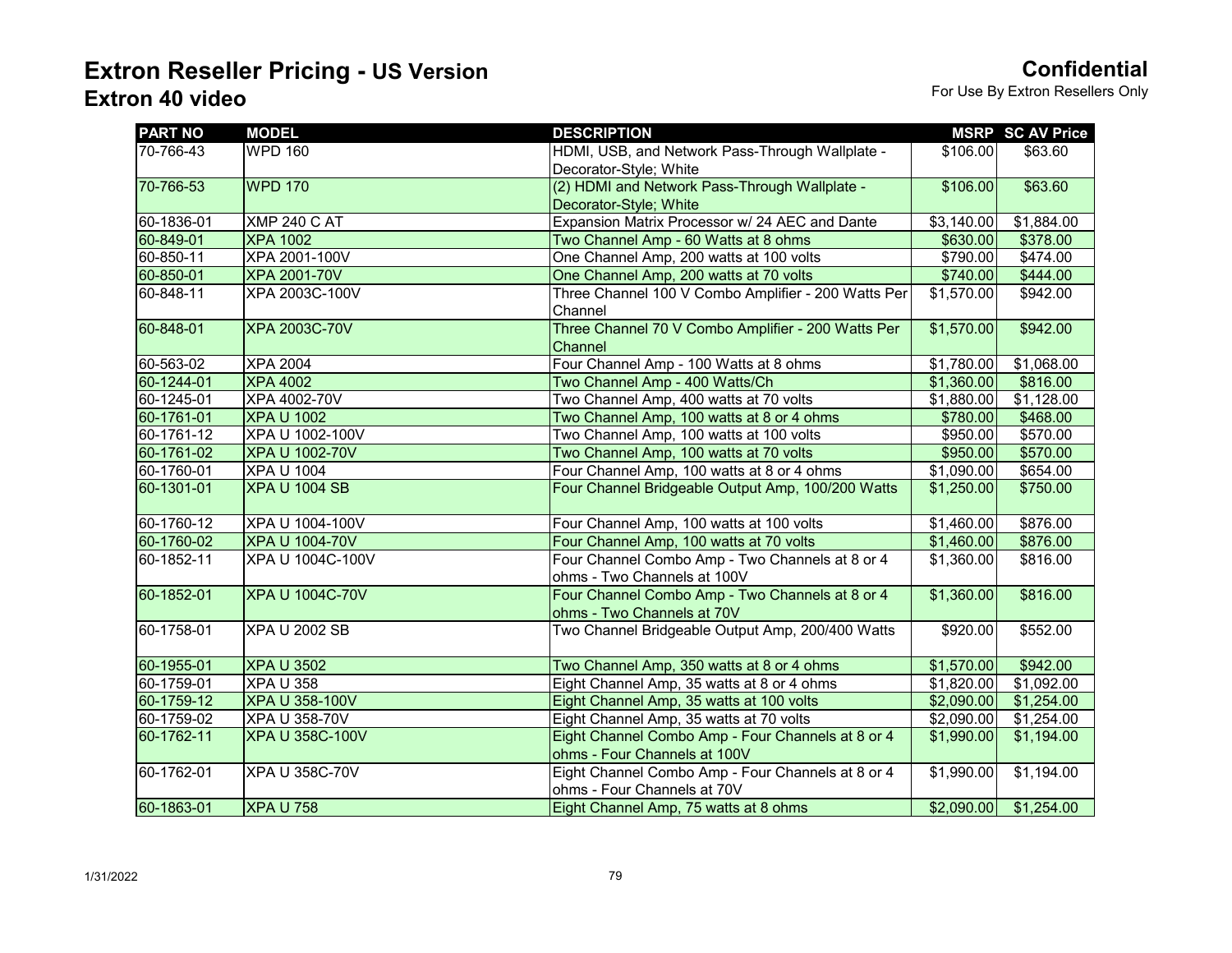| <b>PART NO</b> | <b>MODEL</b>                 | <b>DESCRIPTION</b>                                   |             | <b>MSRP SC AV Price</b> |
|----------------|------------------------------|------------------------------------------------------|-------------|-------------------------|
| 70-1171-01     | XTP CP 4i 12G-SDI            | Four Input Board, 12G-SDI with SDI and HDMI Local    | \$3,140.00  | \$1,884.00              |
|                |                              | <b>Outputs</b>                                       |             |                         |
| 70-1050-01     | XTP CP 4i 3G-SDI             | Four Input Board, 3G-SDI with Stereo Audio           | \$3,140.00  | \$1,884.00              |
| 70-940-21      | XTP CP 4i 4K                 | Four Input Board, XTP 4K with IR/RS-232 Insertion    | \$4,610.00  | \$2,766.00              |
| 70-940-31      | XTP CP 4i 4K                 | Four Input Board, XTP 4K with IR/RS-232 Insertion -  | \$4,610.00  | \$2,766.00              |
|                |                              | 26W Remote Power Capable                             |             |                         |
| 70-985-01      | XTP CP 4i Fiber 4K MM        | Four Input Board, Fiber 4K - Multimode               | \$6,290.00  | \$3,774.00              |
| 70-985-02      | <b>XTP CP 4i Fiber 4K SM</b> | Four Input Board, Fiber 4K - Singlemode              | \$10,070.00 | \$6,042.00              |
| 70-941-01      | XTP CP 4i VGA                | Four Input Board, Universal VGA with Stereo Audio    | \$2,090.00  | \$1,254.00              |
| 70-943-31      | XTP CP 4o 4K                 | Four Output Board, XTP 4K with IR/RS-232 Insertion - | \$2,720.00  | \$1,632.00              |
|                |                              | 26W Remote Power Capable                             |             |                         |
| 70-986-01      | XTP CP 4o Fiber 4K MM        | Four Output Board, Fiber 4K - Multimode              | \$3,770.00  | \$2,262.00              |
| 70-986-02      | XTP CP 4o Fiber 4K SM        | Four Output Board, Fiber 4K - Singlemode             | \$8,390.00  | \$5,034.00              |
| 70-944-01      | XTP CP 4o SA                 | Four Output, Stereo Audio                            | \$1,040.00  | \$624.00                |
| 101-033-01     | XTP DTP 22 RJ-45 Plug        | XTP DTP 22 RJ-45 Plug, Package of 10                 | \$158.00    | \$94.80                 |
| 26-739-100     | XTP DTP 22/100               | 100' (30.4 m) XTP DTP 22 non-plenum cable            | \$280.00    | \$168.00                |
| 22-285-03      | <b>XTP DTP 22/1000</b>       | XTP DTP 22 Shielded Twisted Pair Cable - Non-        | \$1,520.00  | \$912.00                |
|                |                              | Plenum, 1000' (305 m) spool                          |             |                         |
| 26-739-12      | XTP DTP 22/12                | 12' (3.6 m) XTP DTP 22 non-plenum cable              | \$84.00     | \$50.40                 |
| 26-739-125     | <b>XTP DTP 22/125</b>        | 125' (38.1 m) XTP DTP 22 non-plenum cable            | \$330.00    | \$198.00                |
| 26-739-150     | XTP DTP 22/150               | 150' (45.7 m) XTP DTP 22 non-plenum cable            | \$380.00    | \$228.00                |
| 26-739-175     | <b>XTP DTP 22/175</b>        | 175' (53.3 m) XTP DTP 22 non-plenum cable            | \$430.00    | \$258.00                |
| 26-739-200     | <b>XTP DTP 22/200</b>        | 200' (61.0 m) XTP DTP 22 non-plenum cable            | \$490.00    | \$294.00                |
| 26-739-25      | <b>XTP DTP 22/25</b>         | 25' (7.6 m) XTP DTP 22 non-plenum cable              | \$94.00     | \$56.40                 |
| 26-739-03      | XTP DTP 22/3                 | 3' (90 cm) XTP DTP 22 non-plenum cable               | \$42.00     | \$25.20                 |
| 26-739-300     | <b>XTP DTP 22/300</b>        | 300' (91.4 m) XTP DTP 22 non-plenum cable            | \$720.00    | \$432.00                |
| 26-739-35      | <b>XTP DTP 22/35</b>         | 35' (10.6 m) XTP DTP 22 non-plenum cable             | \$116.00    | \$69.60                 |
| 26-739-50      | <b>XTP DTP 22/50</b>         | 50' (15.2 m) XTP DTP 22 non-plenum cable             | \$148.00    | \$88.80                 |
| 26-739-06      | XTP DTP 22/6                 | 6' (1.8 m) XTP DTP 22 non-plenum cable               | \$64.00     | \$38.40                 |
| 26-739-75      | <b>XTP DTP 22/75</b>         | 75' (22.8 m) XTP DTP 22 non-plenum cable             | \$210.00    | \$126.00                |
| 26-739-09      | XTP DTP 22/9                 | 9' (2.7 m) XTP DTP 22 non-plenum cable               | \$74.00     | \$44.40                 |
| 22-286-03      | XTP DTP 22P/1000             | XTP DTP 22 Shielded Twisted Pair Cable - Plenum,     | \$4,190.00  | \$2,514.00              |
|                |                              | 1000' (305 m) spool                                  |             |                         |
| 101-022-02     | XTP DTP 24 Coupler           | XTP DTP 24 Coupler, Package of 10                    | \$260.00    | \$156.00                |
| 101-023-01     | XTP DTP 24 Jack              | XTP DTP 24 Punch Down Jack, Package of 10            | \$260.00    | \$156.00                |
| 101-005-02     | XTP DTP 24 Plug              | XTP DTP 24 Plug, Package of 10                       | \$60.00     | \$36.00                 |
| 26-702-100     | <b>XTP DTP 24/100</b>        | 100' (30.4 m) XTP DTP 24 non-plenum cable            | \$230.00    | \$138.00                |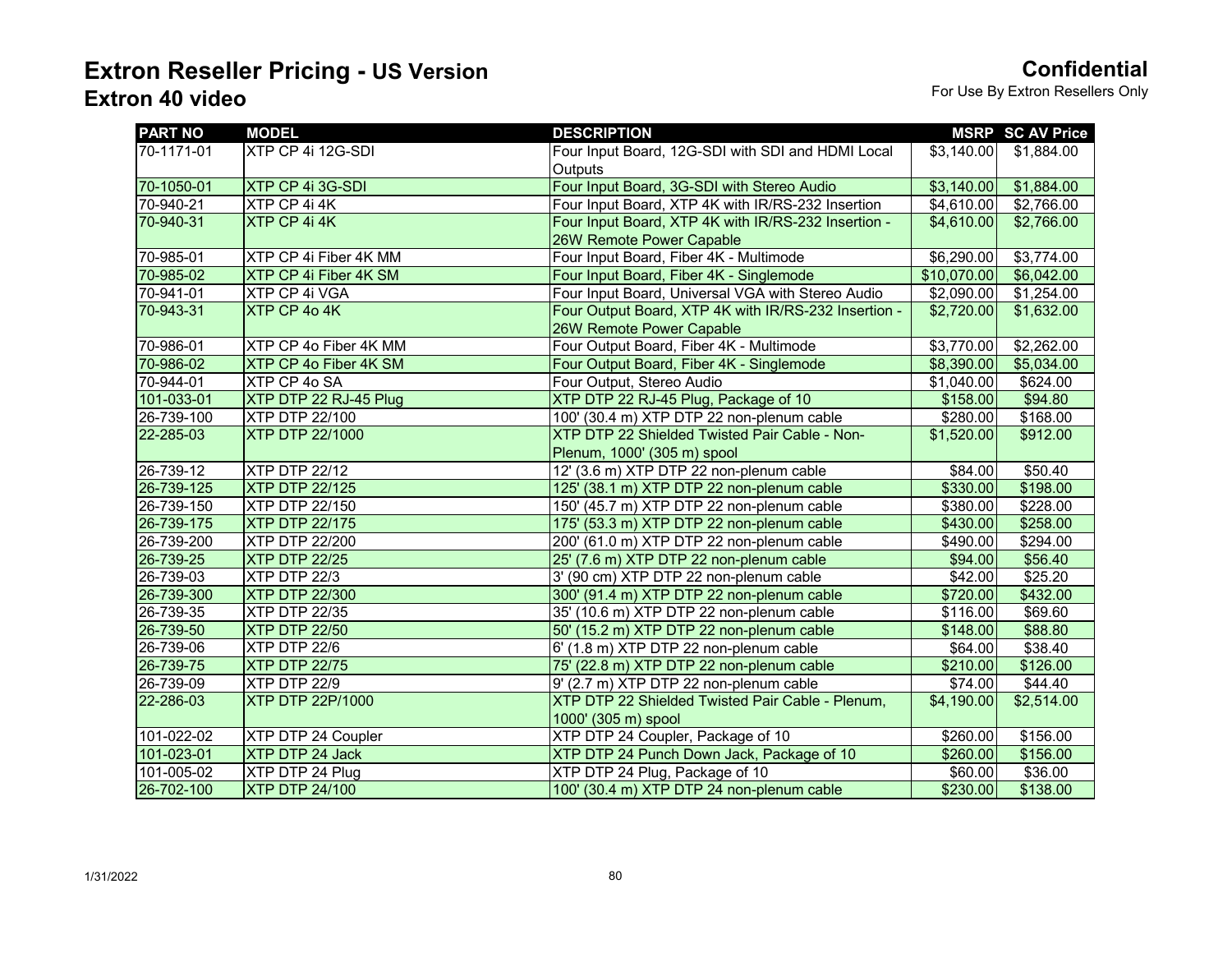| <b>PART NO</b> | <b>MODEL</b>                | <b>DESCRIPTION</b>                                 |            | <b>MSRP SC AV Price</b> |
|----------------|-----------------------------|----------------------------------------------------|------------|-------------------------|
| 22-236-03      | <b>XTP DTP 24/1000</b>      | Shielded Digital Twisted Pair Cable for XTP & DTP  | \$1,250.00 | \$750.00                |
|                |                             | products - Non-Plenum, 1000' (305 m) spool         |            |                         |
| 26-702-12      | XTP DTP 24/12               | 12' (3.6 m) XTP DTP 24 non-plenum cable            | \$50.00    | \$30.00                 |
| 26-702-125     | <b>XTP DTP 24/125</b>       | 125' (38.1 m) XTP DTP 24 non-plenum cable          | \$270.00   | \$162.00                |
| 26-702-150     | <b>XTP DTP 24/150</b>       | 150' (45.7 m) XTP DTP 24 non-plenum cable          | \$310.00   | \$186.00                |
| 26-702-175     | <b>XTP DTP 24/175</b>       | 175' (53.3 m) XTP DTP 24 non-plenum cable          | \$360.00   | \$216.00                |
| 26-702-200     | <b>XTP DTP 24/200</b>       | 200' (61.0 m) XTP DTP 24 non-plenum cable          | \$400.00   | \$240.00                |
| 26-702-25      | <b>XTP DTP 24/25</b>        | 25' (7.6 m) XTP DTP 24 non-plenum cable            | \$76.00    | \$45.60                 |
| 26-702-03      | XTP DTP 24/3                | 3' (90 cm) XTP DTP 24 non-plenum cable             | \$34.00    | \$20.40                 |
| 26-702-300     | <b>XTP DTP 24/300</b>       | 300' (91.4 m) XTP DTP 24 non-plenum cable          | \$590.00   | \$354.00                |
| 26-702-35      | <b>XTP DTP 24/35</b>        | 35' (10.6 m) XTP DTP 24 non-plenum cable           | \$94.00    | \$56.40                 |
| 26-702-50      | <b>XTP DTP 24/50</b>        | 50' (15.2 m) XTP DTP 24 non-plenum cable           | \$122.00   | \$73.20                 |
| 26-702-06      | XTP DTP 24/6                | 6' (1.8 m) XTP DTP 24 non-plenum cable             | \$40.00    | \$24.00                 |
| 26-702-75      | <b>XTP DTP 24/75</b>        | 75' (22.8 m) XTP DTP 24 non-plenum cable           | \$168.00   | \$100.80                |
| 26-702-09      | XTP DTP 24/9                | 9' (2.7 m) XTP DTP 24 non-plenum cable             | \$44.00    | \$26.40                 |
| 26-695-100     | XTP DTP 24P/100             | 100' (30.4 m) XTP DTP 24 plenum cable              | \$460.00   | \$276.00                |
| 22-235-03      | <b>XTP DTP 24P/1000</b>     | Shielded Digital Twisted Pair Cable for XTP & DTP  | \$3,560.00 | \$2,136.00              |
|                |                             | products - Plenum, 1000' (305 m) spool             |            |                         |
| 26-695-12      | XTP DTP 24P/12              | 12' (3.6 m) XTP DTP 24 plenum cable                | \$78.00    | \$46.80                 |
| 26-695-125     | XTP DTP 24P/125             | 125' (38.1 m) XTP DTP 24 plenum cable              | \$560.00   | \$336.00                |
| 26-695-150     | XTP DTP 24P/150             | 150' (45.7 m) XTP DTP 24 plenum cable              | \$670.00   | \$402.00                |
| 26-695-175     | XTP DTP 24P/175             | 175' (53.3 m) XTP DTP 24 plenum cable              | \$760.00   | \$456.00                |
| 26-695-200     | XTP DTP 24P/200             | 200' (61.0 m) XTP DTP 24 plenum cable              | \$880.00   | \$528.00                |
| 26-695-25      | XTP DTP 24P/25              | 25' (7.6 m) XTP DTP 24 plenum cable                | \$132.00   | \$79.20                 |
| 26-695-03      | XTP DTP 24P/3               | 3' (90 cm) XTP DTP 24 plenum cable                 | \$40.00    | \$24.00                 |
| 26-695-300     | <b>XTP DTP 24P/300</b>      | 300' (91.4 m) XTP DTP 24 plenum cable              | \$1,290.00 | \$774.00                |
| 26-695-35      | XTP DTP 24P/35              | 35' (10.6 m) XTP DTP 24 plenum cable               | \$174.00   | \$104.40                |
| 26-695-50      | XTP DTP 24P/50              | 50' (15.2 m) XTP DTP 24 plenum cable               | \$250.00   | \$150.00                |
| 26-695-06      | XTP DTP 24P/6               | 6' (1.8 m) XTP DTP 24 plenum cable                 | \$52.00    | \$31.20                 |
| 26-695-75      | XTP DTP 24P/75              | 75' (22.8 m) XTP DTP 24 plenum cable               | \$350.00   | \$210.00                |
| 26-695-09      | XTP DTP 24P/9               | 9' (2.7 m) XTP DTP 24 plenum cable                 | \$66.00    | \$39.60                 |
| 60-1276-11     | XTP FT HD 4K MM             | XTP Fiber Optic Transmitter for HDMI - Multimode   | \$1,880.00 | \$1,128.00              |
| 60-1276-12     | XTP FT HD 4K SM             | XTP Fiber Optic Transmitter for HDMI - Singlemode  | \$2,930.00 | \$1,758.00              |
| 70-1112-01     | XTP II CP 4i HD 4K PLUS     | Four Input Board, 4K/60 HDMI with Stereo Audio     | \$3,350.00 | \$2,010.00              |
| 70-1262-01     | XTP II CP 4i HD 8K          | Four Input Board, 8K HDMI with Stereo Audio        | \$4,610.00 | \$2,766.00              |
| 70-1112-02     | XTP II CP 4i HD DMA 4K PLUS | Four Input Board, 4K/60 HDMI with Downmixing Audio | \$4,190.00 | \$2,514.00              |
| 70-1113-01     | XTP II CP 4o HD 4K PLUS     | Four Output Board, HDMI 4K/60 with Stereo Audio    |            | $$1,670.00$ $$1,002.00$ |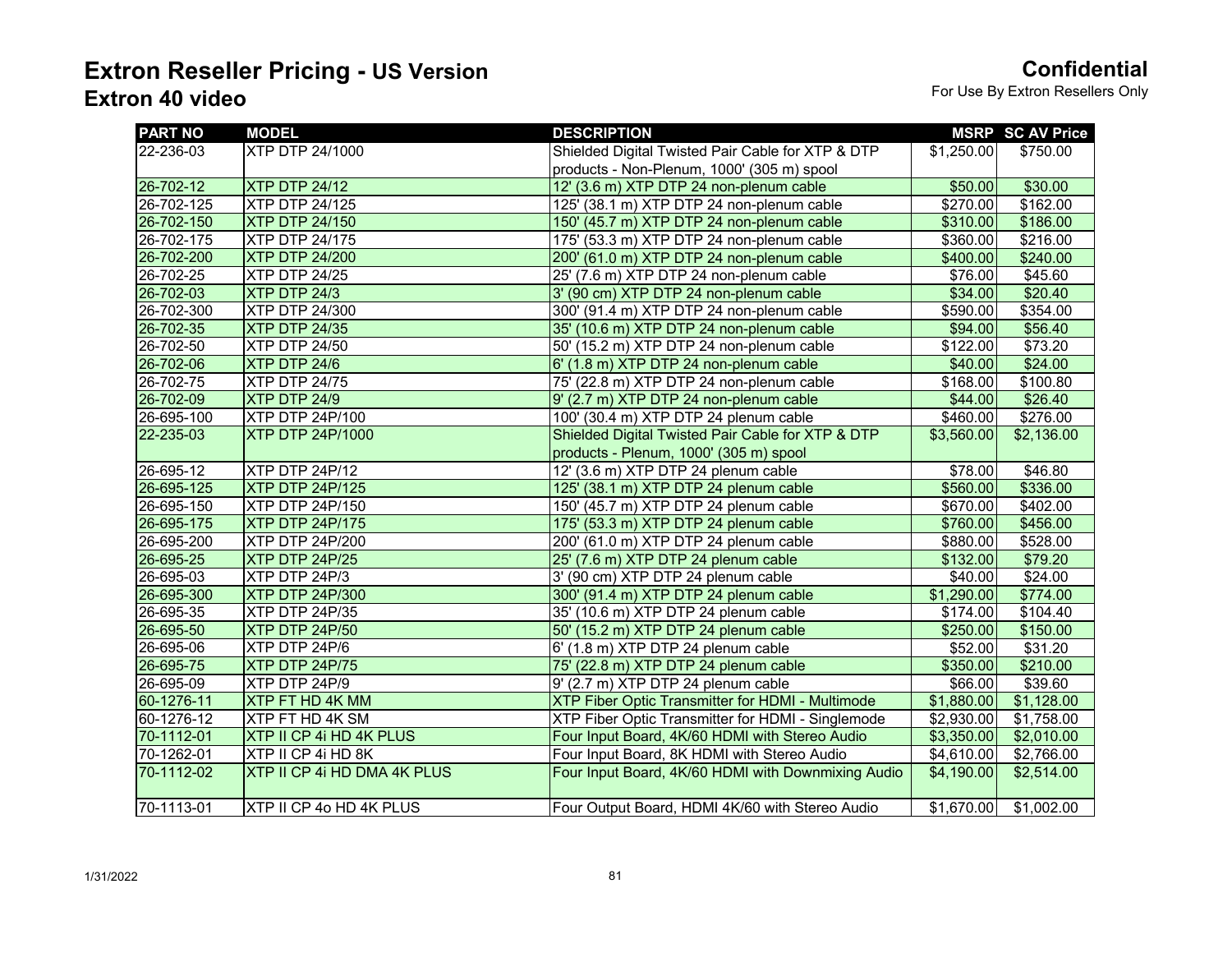| <b>PART NO</b> | <b>MODEL</b>                        | <b>DESCRIPTION</b>                                     |             | <b>MSRP SC AV Price</b> |
|----------------|-------------------------------------|--------------------------------------------------------|-------------|-------------------------|
| 70-1263-01     | XTP II CP 4o HD 8K                  | Four Output Board, 8K HDMI with Stereo Audio           | \$2,720.00  | \$1,632.00              |
| 70-1182-01     | XTP II CP 4o HD AT 4K PLUS          | Four Output Board, 4K/60 HDMI with Dante Out           | \$2,300.00  | \$1,380.00              |
| 60-1545-01     | XTP II CrossPoint 1600 Frame        | Modular Digital Matrix Switchers from 4x4 to 16x16     | \$13,640.00 | \$8,184.00              |
|                |                                     | with SpeedSwitch® Technology                           |             |                         |
| 60-1545-11     | XTP II CrossPoint 1600 Frame w/ RPS | Modular Digital Matrix Switchers from 4x4 to 16x16     | \$15,050.00 | \$9,030.00              |
|                |                                     | with Redundant Power Supply and SpeedSwitch®           |             |                         |
|                |                                     | Technology                                             |             |                         |
| 60-1546-01     | <b>XTP II CrossPoint 3200 Frame</b> | Modular Digital Matrix Switchers from 4x4 to 32x32     | \$23,090.00 | \$13,854.00             |
|                |                                     | with SpeedSwitch® Technology                           |             |                         |
| 70-1129-01     | XTP II CrossPoint 6400 12V P/S Kit  | One Replacement 12V Power Supply                       | \$4,190.00  | \$2,514.00              |
| 70-1130-01     | XTP II CrossPoint 6400 48V P/S Kit  | One Replacement 48V Power Supply                       | \$4,190.00  | \$2,514.00              |
| 60-1386-01     | XTP II CrossPoint 6400 Frame        | Modular Digital Matrix Switchers from 4x4 to 64x64     | \$41,990.00 | \$25,194.00             |
|                |                                     | with SpeedSwitch Technology, North America NEMA        |             |                         |
|                |                                     | L6-20 Power Plug                                       |             |                         |
| 70-939-01      | <b>XTP Matrix Blank Plate</b>       | <b>Blank Plate for XTP Matrix</b>                      | \$53.00     | \$31.80                 |
| 60-1233-01     | <b>XTP PI 100</b>                   | <b>XTP Power Injector</b>                              | \$310.00    | \$186.00                |
| 60-1298-01     | <b>XTP PI 400</b>                   | Four Port XTP Power Injector                           | \$1,040.00  | \$624.00                |
| 60-1524-13     | XTP R HD 4K                         | <b>XTP Receiver for HDMI</b>                           | \$940.00    | \$564.00                |
| 60-1367-22     | XTP R HWP 201                       | XTP Receiver for HDMI - Decorator-Style Wallplate -    | \$1,460.00  | \$876.00                |
|                |                                     | <b>Black</b>                                           |             |                         |
| 60-1629-22     | XTP R HWP 201 4K                    | XTP Receiver for HDMI - Decorator-Style Wallplate -    | \$1,460.00  | \$876.00                |
|                |                                     | <b>Black</b>                                           |             |                         |
| 60-1629-23     | XTP R HWP 201 4K                    | XTP Receiver for HDMI - Decorator-Style Wallplate -    | \$1,460.00  | \$876.00                |
|                |                                     | White                                                  |             |                         |
| 60-1278-21     | <b>XTP SFR HD 4K MM</b>             | XTP Fiber Optic Scaling Receiver for HDMI -            | \$1,880.00  | \$1,128.00              |
|                |                                     | Multimode                                              |             |                         |
| 60-1278-22     | <b>XTP SFR HD 4K SM</b>             | <b>XTP Fiber Optic Scaling Receiver for HDMI -</b>     | \$2,620.00  | \$1,572.00              |
|                |                                     | Singlemode                                             |             |                         |
| 60-1524-01     | XTP SR HD 4K                        | <b>XTP Scaling Receiver for HDMI</b>                   | \$1,460.00  | \$876.00                |
| 60-1358-35     | XTP T EU 202                        | Two Input XTP Transmitter for HDMI and VGA - EU        | \$2,090.00  | \$1,254.00              |
|                |                                     | <b>Junction Boxes</b>                                  |             |                         |
| 60-1383-12     | XTP T FB 202                        | Two Input XTP Transmitter for HDMI and VGA - Floor     | \$1,390.00  | \$834.00                |
|                |                                     | Boxes                                                  |             |                         |
| 60-1582-12     | <b>XTP T FB 202 4K</b>              | Two Input XTP Transmitter for Floor Boxes              | \$2,720.00  | \$1,632.00              |
| 60-1524-12     | XTP T HD 4K                         | <b>XTP Transmitter for HDMI</b>                        | \$1,250.00  | \$750.00                |
| 60-1611-12     | XTP T HWP 101 4K                    | XTP Transmitter for HDMI - Decorator-Style Wallplate - | \$940.00    | \$564.00                |
|                |                                     | <b>Black</b>                                           |             |                         |